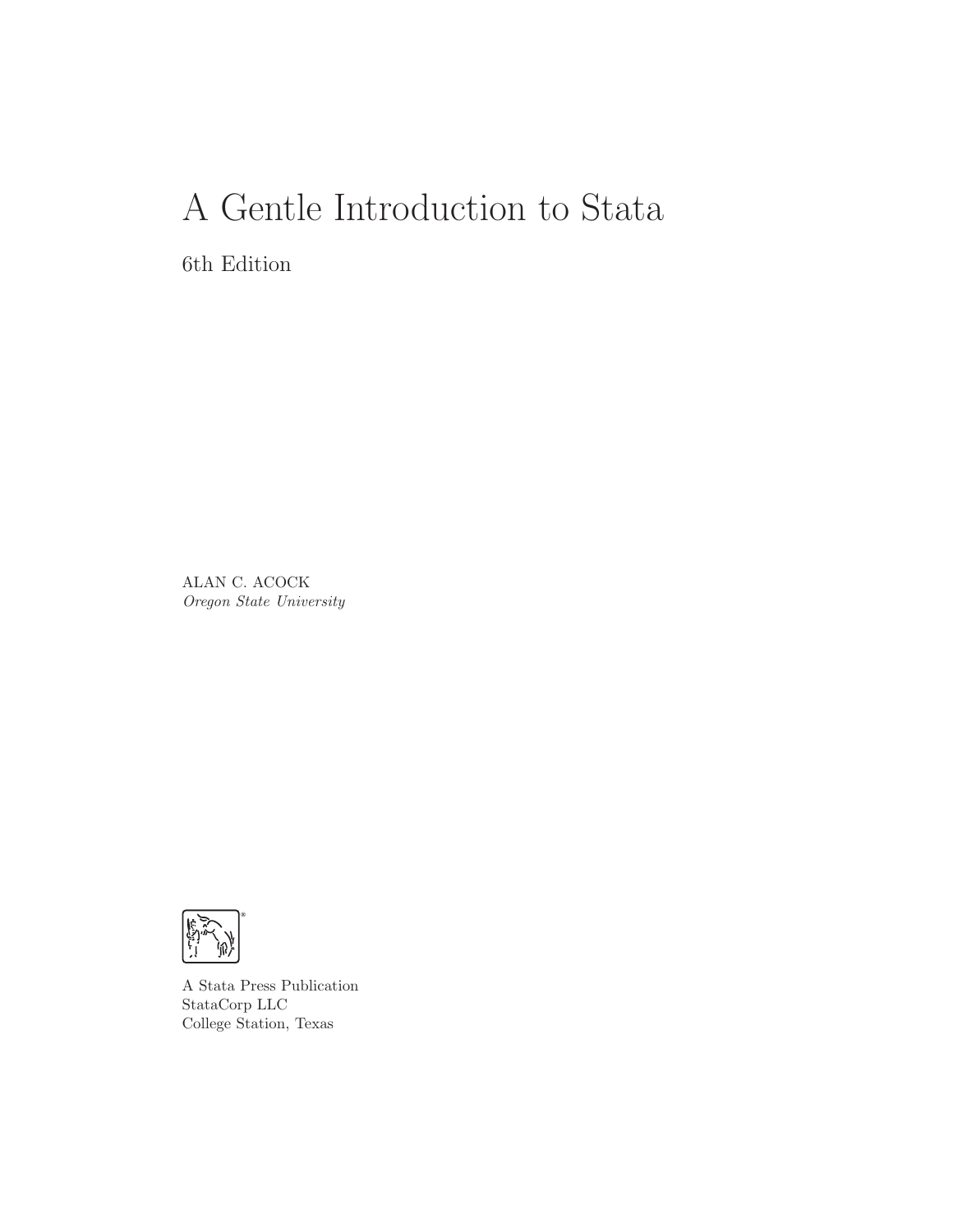

Copyright © 2006, 2008, 2010, 2012, 2014, 2016, 2018 by StataCorp LLC All rights reserved. First edition 2006 Second edition 2008 Third edition 2010 Revised third edition 2012 Fourth edition 2014 Fifth edition 2016 Sixth edition 2018

Published by Stata Press, 4905 Lakeway Drive, College Station, Texas 77845 Typeset in LAT<sub>E</sub>X  $2\varepsilon$ Printed in the United States of America 10 9 8 7 6 5 4 3 2 1

Print ISBN-10: 1-59718-269-9 Print ISBN-13: 978-1-59718-269-0 ePub ISBN-10: 1-59718-270-2 ePub ISBN-13: 978-1-59718-270-6 Mobi ISBN-10: 1-59718-271-0 Mobi ISBN-13: 978-1-59718-271-3

Library of Congress Control Number: 2018937491

No part of this book may be reproduced, stored in a retrieval system, or transcribed, in any form or by any means—electronic, mechanical, photocopy, recording, or otherwise—without the prior written permission of StataCorp LLC.

Stata, **STATA**, Stata Press, Mata, **mata**, and NetCourse are registered trademarks of StataCorp LLC.

Stata and Stata Press are registered trademarks with the World Intellectual Property Organization of the United Nations.

 $\mathbb{F}\to \mathbb{F}$ 2 $\varepsilon$  is a trademark of the American Mathematical Society.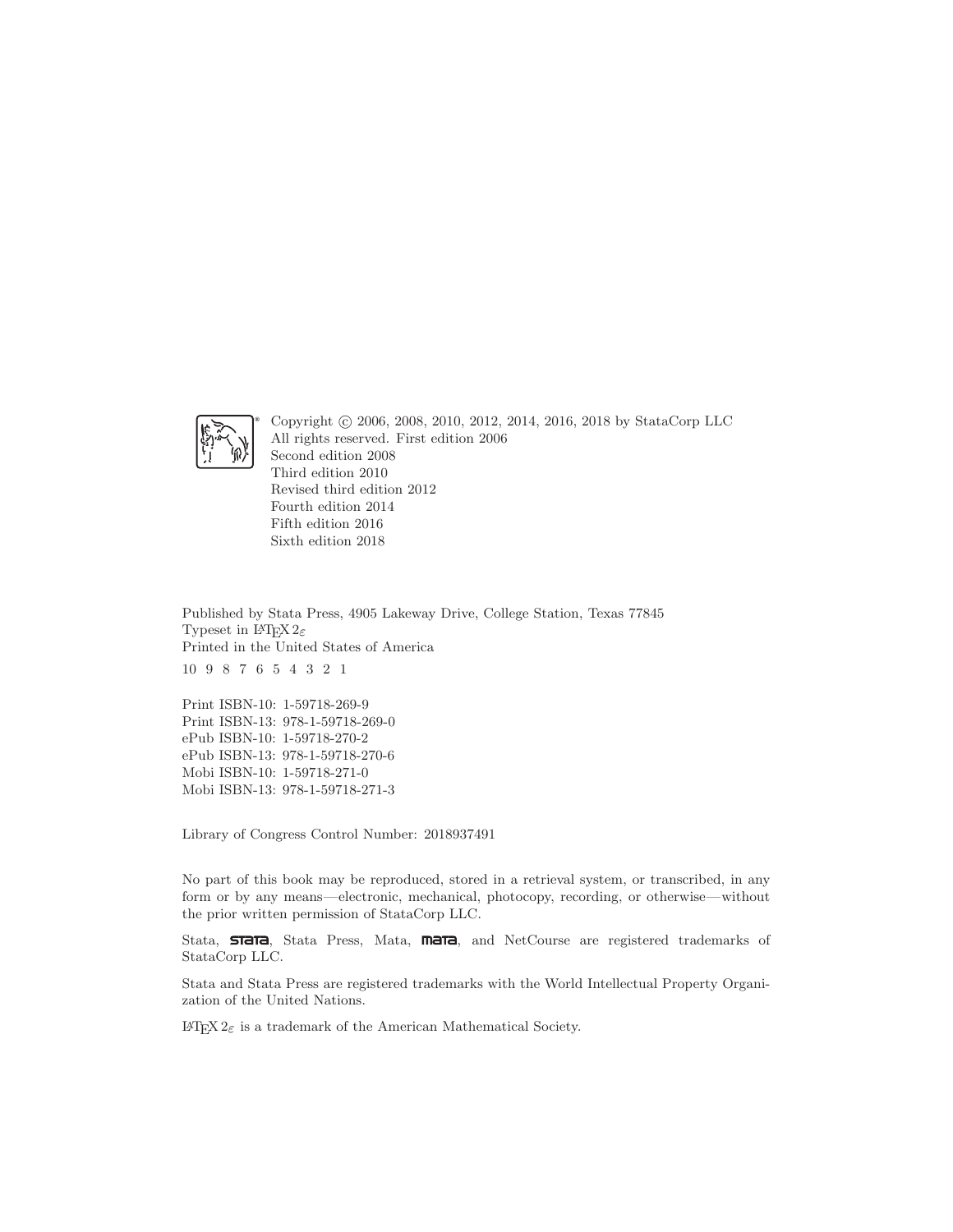# **Contents**

|                         |         | List of figures                                                                            | $\mathbf{X}\mathbf{V}$ |
|-------------------------|---------|--------------------------------------------------------------------------------------------|------------------------|
|                         |         | List of tables                                                                             | xxiii                  |
|                         |         | List of boxed tips                                                                         | <b>XXV</b>             |
|                         | Preface |                                                                                            | xxix                   |
|                         |         | Support materials for the book                                                             | <b>XXXV</b>            |
|                         |         | Glossary of acronyms                                                                       | xxxix                  |
|                         |         | Glossary of mathematical and statistical symbols                                           | xli                    |
| 1                       |         | Getting started                                                                            | $\mathbf{1}$           |
|                         | 1.1     |                                                                                            | $\mathbf{1}$           |
|                         | 1.2     |                                                                                            | 4                      |
|                         | 1.3     | The Stata screen $\dots \dots \dots \dots \dots \dots \dots \dots \dots \dots \dots \dots$ | $\overline{7}$         |
|                         | 1.4     | Using an existing dataset $\dots \dots \dots \dots \dots \dots \dots \dots$                | 9                      |
|                         | 1.5     |                                                                                            | 11                     |
|                         | 1.6     |                                                                                            | 18                     |
|                         | 1.7     |                                                                                            | 19                     |
|                         | 1.8     |                                                                                            | 19                     |
| $\overline{\mathbf{2}}$ |         | Entering data                                                                              | 21                     |
|                         | 2.1     |                                                                                            | 21                     |
|                         | 2.2     |                                                                                            | 23                     |
|                         | 2.3     | Developing a coding system $\ldots \ldots \ldots \ldots \ldots \ldots \ldots \ldots$       | 24                     |
|                         | 2.4     | Entering data using the Data Editor $\dots \dots \dots \dots \dots \dots$                  | 29                     |
|                         |         | 2.4.1                                                                                      | 33                     |
|                         | 2.5     | The Variables Manager                                                                      | 34                     |
|                         | 2.6     | The Data Editor (Browse) view $\dots \dots \dots \dots \dots \dots \dots \dots$            | 40                     |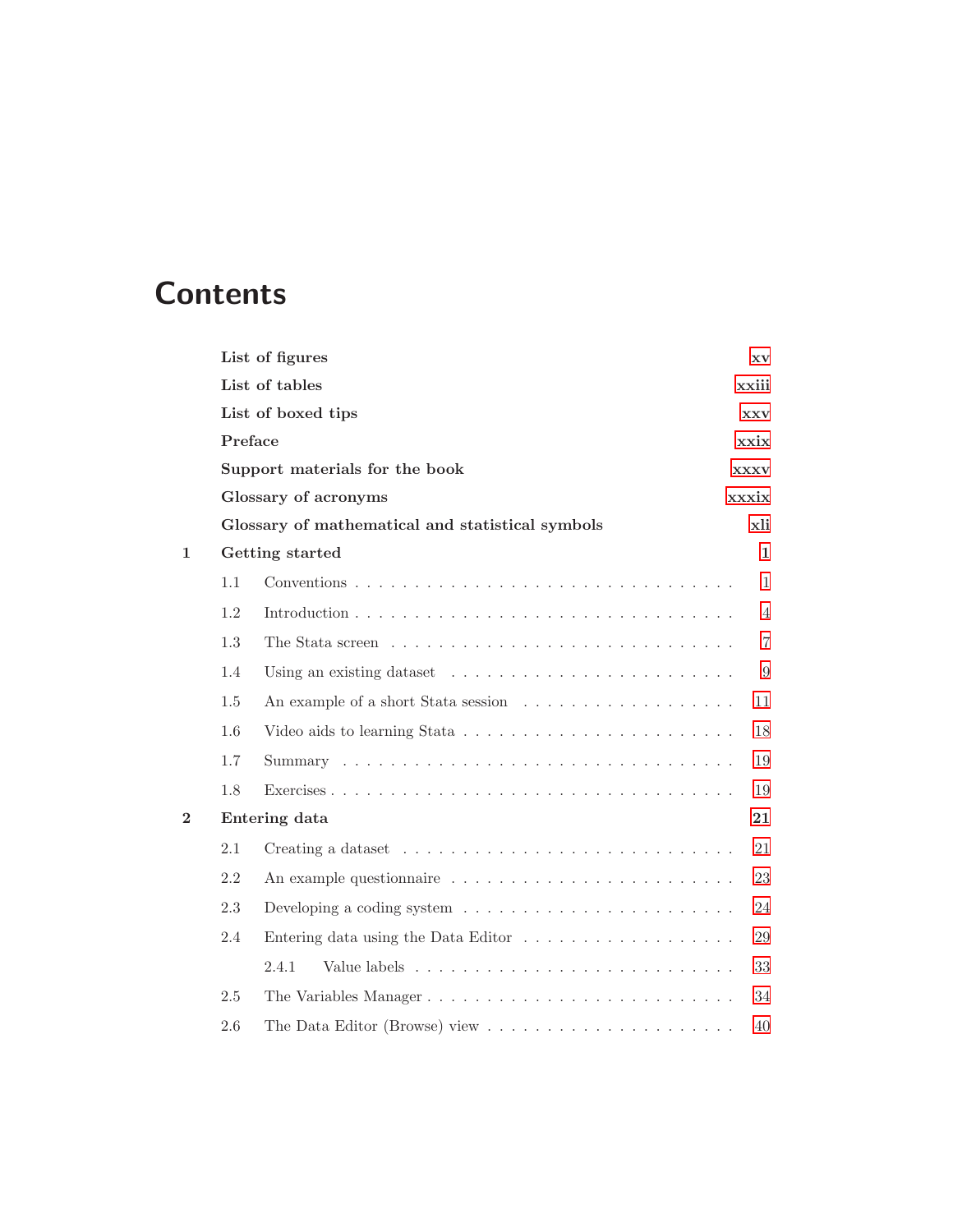# vi Contents

|   | 2.7     |                                                                                    | 41     |
|---|---------|------------------------------------------------------------------------------------|--------|
|   | 2.8     | Checking the data $\ldots \ldots \ldots \ldots \ldots \ldots \ldots \ldots \ldots$ | 43     |
|   | 2.9     |                                                                                    | $50\,$ |
|   | 2.10    |                                                                                    | $50\,$ |
| 3 |         | Preparing data for analysis                                                        | 51     |
|   | 3.1     |                                                                                    | 51     |
|   | 3.2     | Planning your work                                                                 | $52\,$ |
|   | 3.3     |                                                                                    | 57     |
|   | 3.4     |                                                                                    | 60     |
|   | $3.5\,$ |                                                                                    | 65     |
|   | 3.6     |                                                                                    | 70     |
|   | 3.7     |                                                                                    | 73     |
|   | 3.8     |                                                                                    | 74     |
|   | 3.9     |                                                                                    | 75     |
| 4 |         | Working with commands, do-files, and results                                       | 77     |
|   | 4.1     |                                                                                    | 77     |
|   | 4.2     |                                                                                    | 78     |
|   | 4.3     |                                                                                    | 82     |
|   | 4.4     | Copying your results to a word processor $\dots \dots \dots \dots \dots$           | 88     |
|   | 4.5     | Logging your command file $\dots \dots \dots \dots \dots \dots \dots \dots$        | 89     |
|   | 4.6     |                                                                                    | 91     |
|   | 4.7     |                                                                                    | 92     |
| 5 |         | Descriptive statistics and graphs for one variable                                 | 93     |
|   | 5.1     | Descriptive statistics and graphs $\ldots \ldots \ldots \ldots \ldots \ldots$      | 93     |
|   | 5.2     |                                                                                    | 94     |
|   | 5.3     | How dispersed is the distribution? $\ldots \ldots \ldots \ldots \ldots$            | 98     |
|   | 5.4     | Statistics and graphs—unordered categories                                         | 100    |
|   | $5.5\,$ | Statistics and graphs—ordered categories and variables                             | 110    |
|   | $5.6\,$ | Statistics and graphs—quantitative variables                                       | 112    |
|   | $5.7\,$ |                                                                                    | 119    |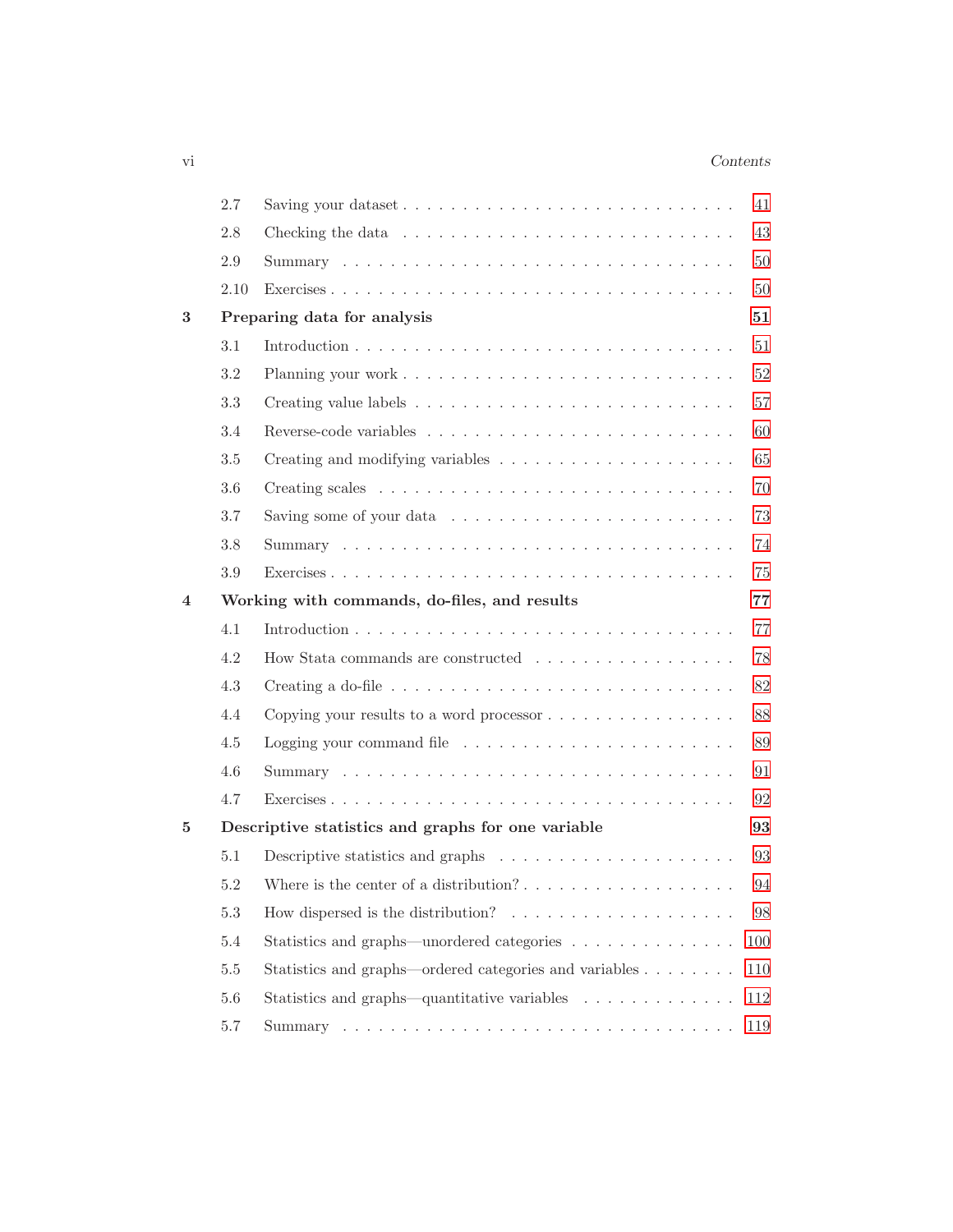### Contents vii

|   | 5.8     |                                                                                               | 120 |
|---|---------|-----------------------------------------------------------------------------------------------|-----|
| 6 |         | Statistics and graphs for two categorical variables                                           | 123 |
|   | 6.1     | Relationship between categorical variables $\hfill\ldots\ldots\ldots\ldots\ldots\ldots\ldots$ | 123 |
|   | 6.2     |                                                                                               | 124 |
|   | 6.3     |                                                                                               | 127 |
|   |         | 6.3.1                                                                                         | 129 |
|   |         | 6.3.2                                                                                         | 129 |
|   | 6.4     | Percentages and measures of association                                                       | 133 |
|   | 6.5     | Odds ratios when dependent variable has two categories $\ldots \ldots$                        | 136 |
|   | 6.6     |                                                                                               | 138 |
|   | 6.7     |                                                                                               | 141 |
|   | 6.8     | Tables—linking categorical and quantitative variables $\dots \dots$                           | 143 |
|   | 6.9     | Power analysis when using a chi-squared test of significance $\dots$ .                        | 146 |
|   | 6.10    |                                                                                               | 149 |
|   | 6.11    |                                                                                               | 149 |
|   |         |                                                                                               |     |
| 7 |         | Tests for one or two means                                                                    | 151 |
|   | 7.1     | Introduction to tests for one or two means $\dots \dots \dots \dots \dots$                    | 151 |
|   | 7.2     |                                                                                               | 154 |
|   | 7.3     |                                                                                               | 156 |
|   | 7.4     |                                                                                               | 156 |
|   | $7.5\,$ | One-sample test of a proportion $\dots \dots \dots \dots \dots \dots \dots \dots$             | 157 |
|   | 7.6     | Two-sample test of a proportion $\ldots \ldots \ldots \ldots \ldots \ldots$                   | 160 |
|   | 7.7     |                                                                                               | 164 |
|   | 7.8     | Two-sample test of group means $\dots \dots \dots \dots \dots \dots \dots$                    | 166 |
|   |         | Testing for unequal variances $\ldots \ldots \ldots \ldots \ldots$<br>7.8.1                   | 175 |
|   | 7.9     |                                                                                               | 176 |
|   | 7.10    |                                                                                               | 178 |
|   | 7.11    |                                                                                               | 186 |
|   |         | 7.11.1<br>Mann-Whitney two-sample rank-sum test                                               | 186 |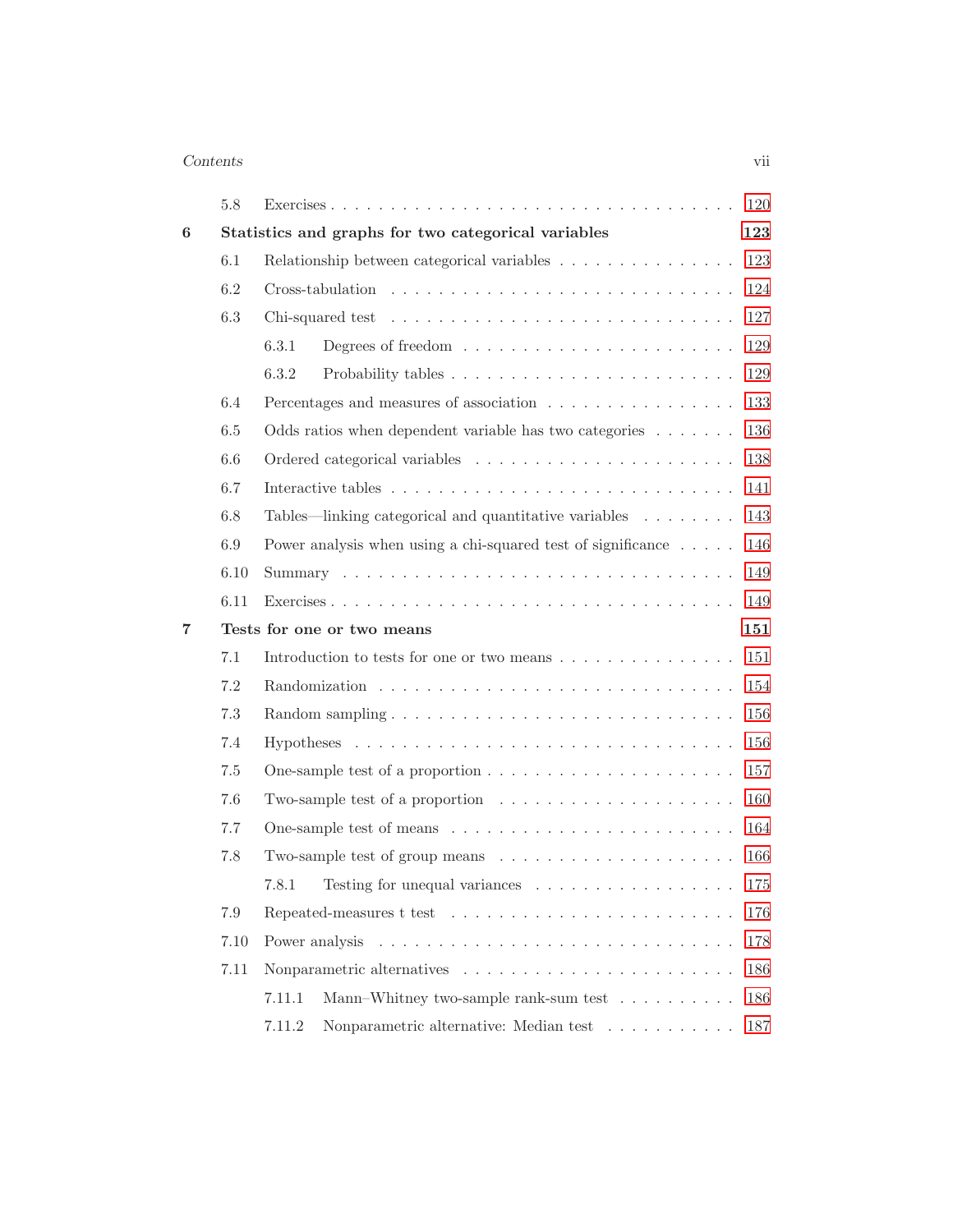### viii Contents

|   | 7.12    | Video tutorial related to this chapter $\dots \dots \dots \dots \dots \dots$        | 188 |
|---|---------|-------------------------------------------------------------------------------------|-----|
|   | 7.13    |                                                                                     | 188 |
|   | 7.14    |                                                                                     | 189 |
| 8 |         | Bivariate correlation and regression                                                | 193 |
|   | 8.1     | Introduction to bivariate correlation and regression                                | 193 |
|   | 8.2     |                                                                                     | 194 |
|   | 8.3     |                                                                                     | 199 |
|   | 8.4     | An alternative to producing a scattergram, binscatter $\dots \dots$                 | 201 |
|   | 8.5     |                                                                                     | 205 |
|   | 8.6     |                                                                                     | 210 |
|   | 8.7     | Spearman's rho: Rank-order correlation for ordinal data $\ldots \ldots$             | 215 |
|   | 8.8     |                                                                                     | 216 |
|   | 8.9     |                                                                                     | 218 |
|   | 8.10    |                                                                                     | 218 |
| 9 |         | Analysis of variance                                                                | 221 |
|   | 9.1     | The logic of one-way analysis of variance                                           | 221 |
|   | 9.2     |                                                                                     | 222 |
|   | 9.3     | ANOVA example with nonexperimental data $\ldots \ldots \ldots \ldots$               | 231 |
|   | 9.4     |                                                                                     | 234 |
|   | $9.5\,$ | A nonparametric alternative to ANOVA                                                | 236 |
|   | 9.6     |                                                                                     | 239 |
|   | 9.7     |                                                                                     | 250 |
|   | 9.8     |                                                                                     | 256 |
|   | 9.9     | Intraclass correlation—measuring agreement                                          | 261 |
|   | 9.10    | Power analysis with ANOVA $\ldots \ldots \ldots \ldots \ldots \ldots \ldots \ldots$ | 263 |
|   |         | 9.10.1<br>Power analysis for one-way ANOVA                                          | 264 |
|   |         | 9.10.2<br>Power analysis for two-way ANOVA                                          | 266 |
|   |         | 9.10.3<br>Power analysis for repeated-measures ANOVA                                | 268 |
|   |         | 9.10.4<br>Summary of power analysis for ANOVA                                       | 270 |
|   | 9.11    |                                                                                     | 271 |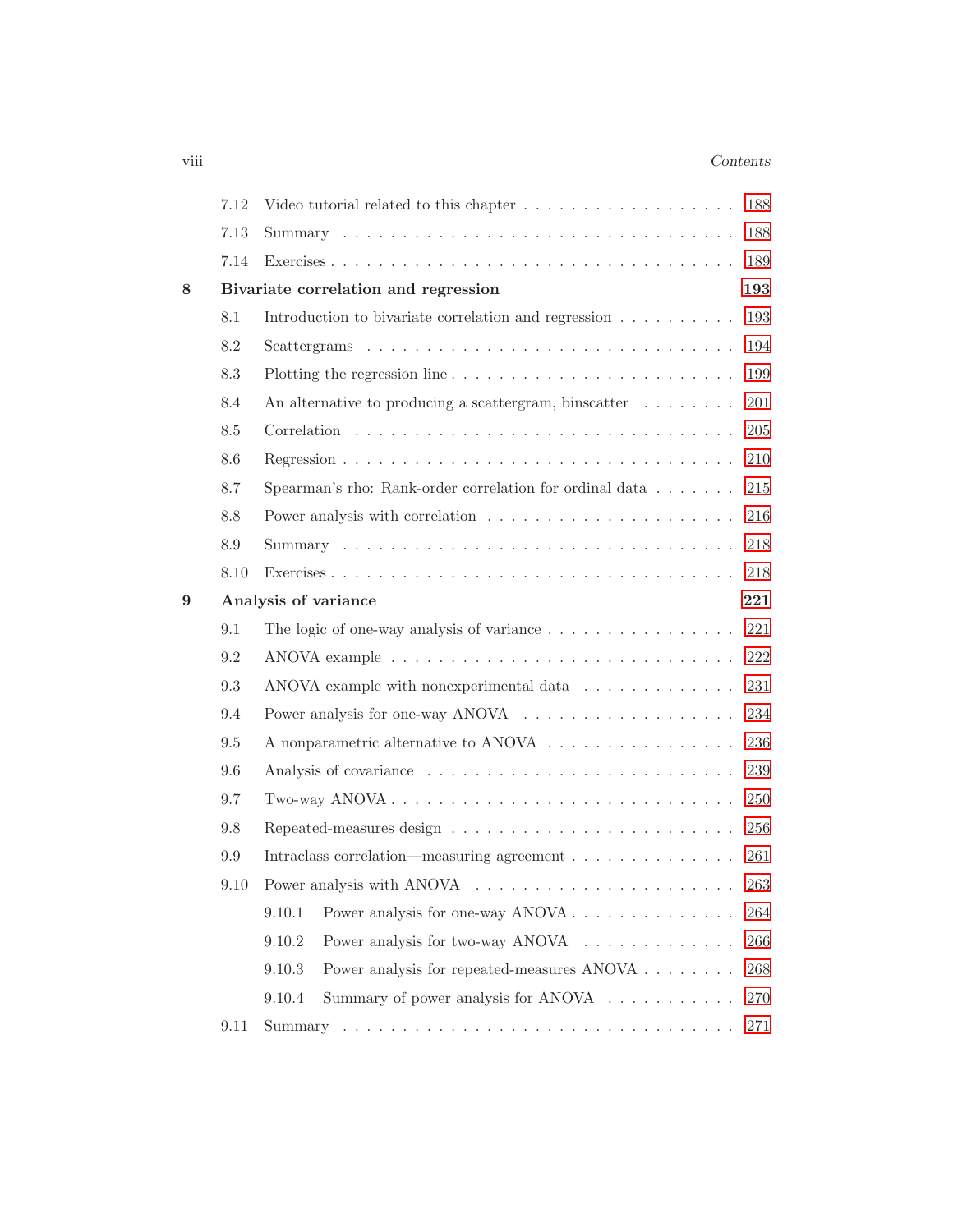| Contents | 1X |
|----------|----|
|----------|----|

|    | 9.12 |                                                                                        | 271 |
|----|------|----------------------------------------------------------------------------------------|-----|
| 10 |      | Multiple regression<br>275                                                             |     |
|    | 10.1 |                                                                                        | 275 |
|    | 10.2 | What is multiple regression? $\ldots \ldots \ldots \ldots \ldots \ldots \ldots \ldots$ | 276 |
|    | 10.3 | The basic multiple regression command $\ldots \ldots \ldots \ldots \ldots$             | 277 |
|    | 10.4 | Increment in R-squared: Semipartial correlations                                       | 281 |
|    | 10.5 | Is the dependent variable normally distributed? $\ldots \ldots \ldots \ldots$          | 283 |
|    | 10.6 | Are the residuals normally distributed?                                                | 286 |
|    | 10.7 |                                                                                        | 291 |
|    |      | 10.7.1                                                                                 | 291 |
|    |      | 10.7.2                                                                                 | 293 |
|    |      | 10.7.3<br>Combinations of variables may cause problems                                 | 294 |
|    | 10.8 | Weighted data                                                                          | 296 |
|    | 10.9 | Categorical predictors and hierarchical regression                                     | 299 |
|    |      | 10.10 A shortcut for working with a categorical variable $\ldots \ldots \ldots$        | 308 |
|    |      |                                                                                        | 309 |
|    |      |                                                                                        | 316 |
|    |      |                                                                                        | 318 |
|    |      | 10.12.2 Centering when using a quadratic term $\ldots \ldots \ldots \ldots$            | 324 |
|    |      | 10.12.3 Do we need to add a quadratic component? $\ldots \ldots \ldots$                | 326 |
|    |      |                                                                                        | 328 |
|    |      |                                                                                        | 333 |
|    |      |                                                                                        | 335 |
| 11 |      | Logistic regression                                                                    | 339 |
|    |      | 11.1 Introduction to logistic regression $\ldots$ .                                    | 339 |
|    | 11.2 |                                                                                        | 340 |
|    | 11.3 | What is an odds ratio and a logit? $\ldots \ldots \ldots \ldots \ldots \ldots$         | 344 |
|    |      | 11.3.1                                                                                 | 346 |
|    |      | 11.3.2                                                                                 | 346 |
|    | 11.4 | Data used in the rest of the chapter $\dots \dots \dots \dots \dots \dots$             | 347 |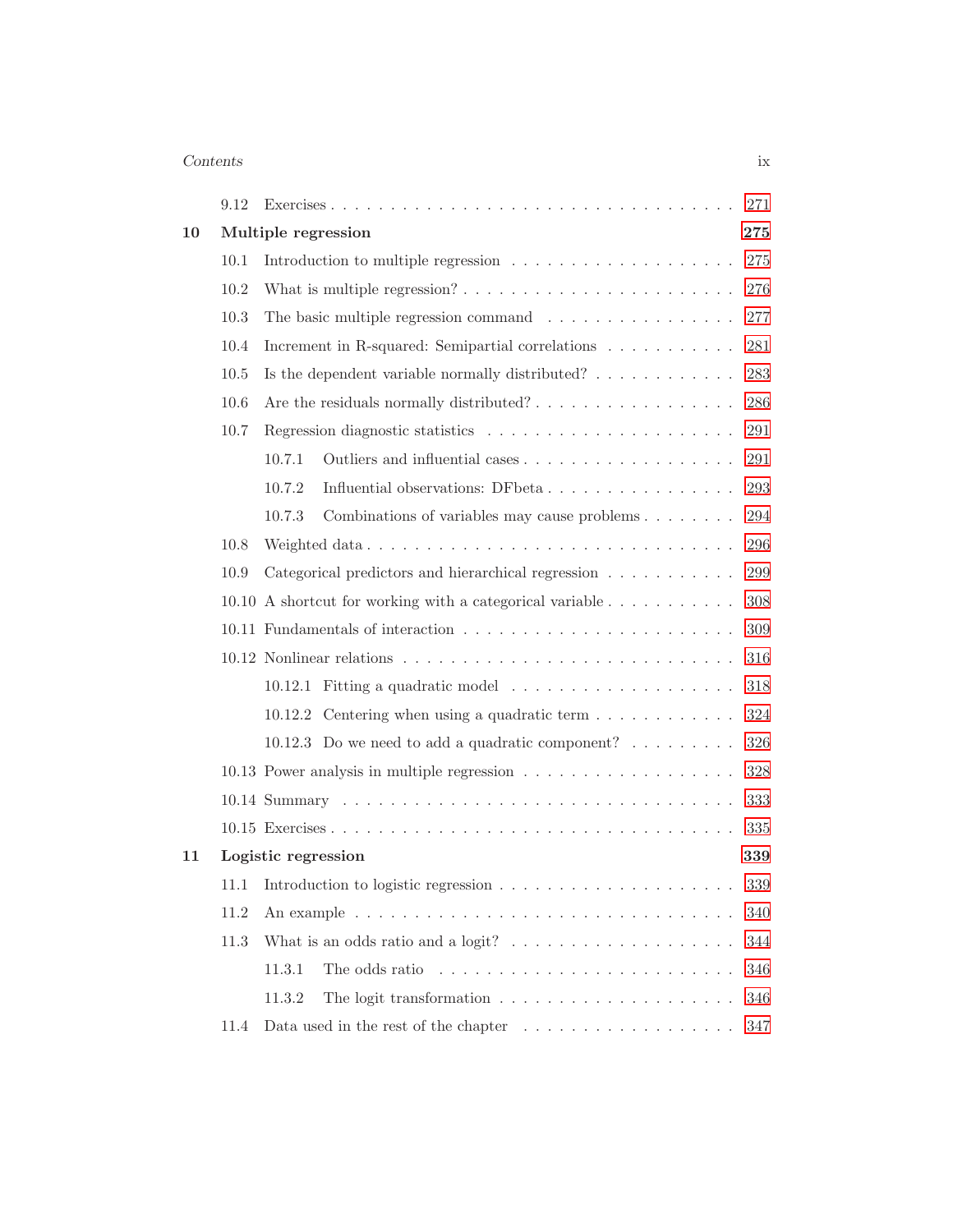# x Contents

|    | 11.5 |          |                                                                                 | 349     |
|----|------|----------|---------------------------------------------------------------------------------|---------|
|    | 11.6 |          |                                                                                 | 360     |
|    |      | 11.6.1   | Testing individual coefficients                                                 | 361     |
|    |      | 11.6.2   |                                                                                 | 362     |
|    | 11.7 |          | Margins: More on interpreting results from logistic regression                  | 364     |
|    | 11.8 |          |                                                                                 | 372     |
|    | 11.9 |          | Power analysis when doing logistic regression $\ldots \ldots \ldots \ldots$     | 374     |
|    |      |          | 11.10 Next steps for using logistic regression and its extensions $\dots \dots$ | 377     |
|    |      |          |                                                                                 | 377     |
|    |      |          |                                                                                 | 378     |
| 12 |      |          | Measurement, reliability, and validity                                          | 381     |
|    | 12.1 |          |                                                                                 | 381     |
|    | 12.2 |          |                                                                                 | 382     |
|    |      | 12.2.1   | Generating a mean score for each person                                         | 383     |
|    | 12.3 |          |                                                                                 | 385     |
|    |      | 12.3.1   | Stability and test-retest reliability $\dots \dots \dots \dots$                 | $387\,$ |
|    |      | 12.3.2   |                                                                                 | 388     |
|    |      | 12.3.3   | Split-half and alpha reliability—internal consistency $\ldots$ .                | 388     |
|    |      | 12.3.4   | Kuder–Richardson reliability for dichotomous items                              | 392     |
|    |      | 12.3.5   |                                                                                 | 393     |
|    | 12.4 | Validity |                                                                                 | 395     |
|    |      | 12.4.1   |                                                                                 | 396     |
|    |      | 12.4.2   |                                                                                 | 397     |
|    |      | 12.4.3   |                                                                                 | 397     |
|    | 12.5 |          |                                                                                 | 402     |
|    | 12.6 |          |                                                                                 | 406     |
|    |      | 12.6.1   | Orthogonal rotation: Varimax                                                    | 410     |
|    |      | 12.6.2   |                                                                                 | 412     |
|    | 12.7 |          | But we wanted one scale, not four scales                                        | 413     |
|    |      | 12.7.1   |                                                                                 | 414     |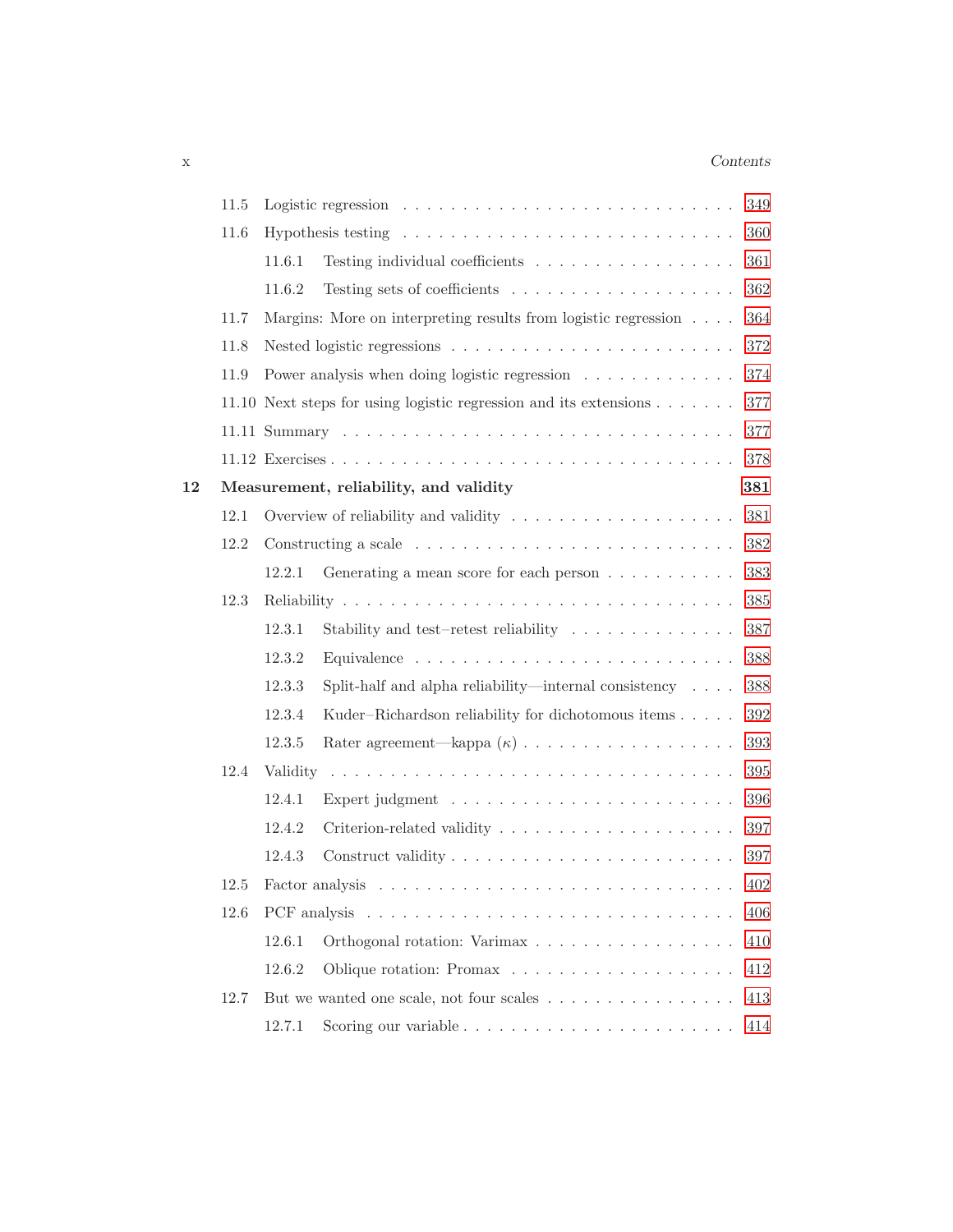### Contents xi

|    | 12.8 | 415                                                                                                                                                            |
|----|------|----------------------------------------------------------------------------------------------------------------------------------------------------------------|
|    | 12.9 | 416                                                                                                                                                            |
| 13 |      | Structural equation and generalized structural equation modeling 417                                                                                           |
|    | 13.1 | Linear regression using sem $\dots \dots \dots \dots \dots \dots \dots$<br>417                                                                                 |
|    |      | 419<br>13.1.1<br>Using the sem command directly $\dots \dots \dots \dots \dots$                                                                                |
|    |      | 420<br>SEM and working with missing values $\dots \dots \dots$<br>13.1.2                                                                                       |
|    |      | Exploring missing values and auxiliary variables $\ldots \ldots$<br>426<br>13.1.3                                                                              |
|    |      | Getting auxiliary variables into your SEM command $\ldots$ .<br>428<br>13.1.4                                                                                  |
|    | 13.2 | 429<br>A quick way to draw a regression model                                                                                                                  |
|    | 13.3 | 432<br>The gsem command for logistic regression $\ldots \ldots \ldots \ldots \ldots$                                                                           |
|    |      | Fitting the model using the logit command $\ldots \ldots \ldots$<br>432<br>13.3.1                                                                              |
|    |      | 434<br>Fitting the model using the gsem command $\ldots \ldots \ldots$<br>13.3.2                                                                               |
|    | 13.4 | 440                                                                                                                                                            |
|    | 13.5 | 444                                                                                                                                                            |
|    | 13.6 | 446                                                                                                                                                            |
| 14 |      | 449<br>Working with missing values—multiple imputation                                                                                                         |
|    | 14.1 | 449<br>Working with missing values—multiple imputation $\ldots \ldots \ldots$                                                                                  |
|    | 14.2 | What variables do we include when doing imputations? $\ldots \ldots$<br>450                                                                                    |
|    | 14.3 | The nature of the problem $\dots \dots \dots \dots \dots \dots \dots \dots \dots$<br>452                                                                       |
|    | 14.4 | Multiple imputation and its assumptions about the mechanism for<br>453<br>missingness<br>a de la caractería de la caractería de la caractería de la caractería |
|    | 14.5 | 455                                                                                                                                                            |
|    | 14.6 | 456                                                                                                                                                            |
|    |      | 14.6.1<br>457                                                                                                                                                  |
|    |      | 14.6.2 Setup and multiple-imputation stage $\dots \dots \dots \dots$<br>460                                                                                    |
|    |      | The analysis stage $\dots \dots \dots \dots \dots \dots \dots \dots$<br>462<br>14.6.3                                                                          |
|    |      | For those who want an $R^2$ and standardized $\beta$ s<br>464<br>14.6.4                                                                                        |
|    |      | When impossible values are imputed $\ldots \ldots \ldots \ldots$<br>14.6.5<br>466                                                                              |
|    | 14.7 | 468                                                                                                                                                            |
|    | 14.8 | 469                                                                                                                                                            |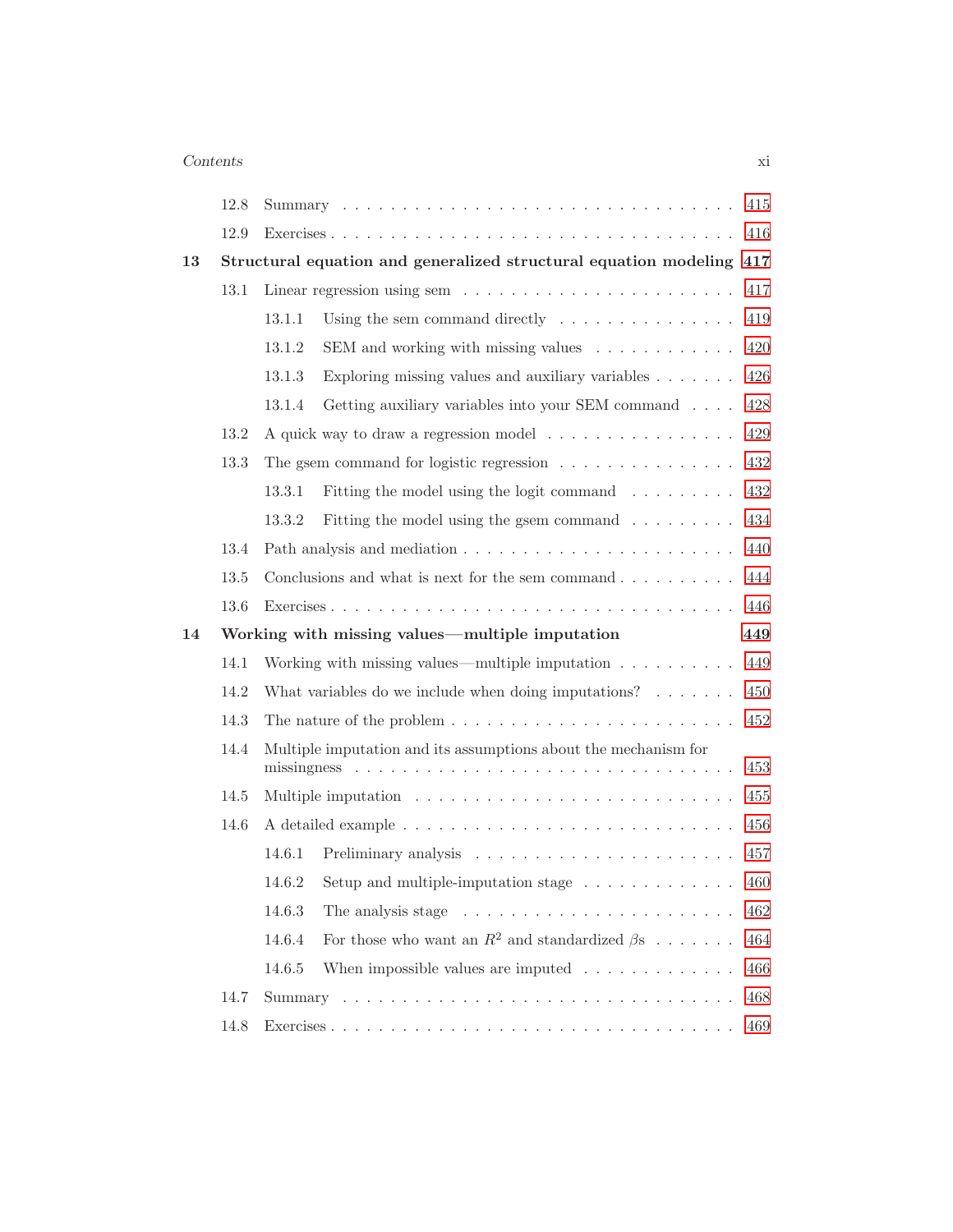# xii Contents

| 15 |      |                                                                               | An introduction to multilevel analysis                                                                                                                                                                                                                                                                                                                                                                                                                                                 | 471 |  |
|----|------|-------------------------------------------------------------------------------|----------------------------------------------------------------------------------------------------------------------------------------------------------------------------------------------------------------------------------------------------------------------------------------------------------------------------------------------------------------------------------------------------------------------------------------------------------------------------------------|-----|--|
|    | 15.1 | Questions and data for groups of individuals $\dots \dots \dots \dots$<br>471 |                                                                                                                                                                                                                                                                                                                                                                                                                                                                                        |     |  |
|    | 15.2 | Questions and data for a longitudinal multilevel application $\ldots \ldots$  |                                                                                                                                                                                                                                                                                                                                                                                                                                                                                        |     |  |
|    | 15.3 |                                                                               |                                                                                                                                                                                                                                                                                                                                                                                                                                                                                        | 473 |  |
|    | 15.4 |                                                                               |                                                                                                                                                                                                                                                                                                                                                                                                                                                                                        | 474 |  |
|    | 15.5 |                                                                               |                                                                                                                                                                                                                                                                                                                                                                                                                                                                                        | 476 |  |
|    |      | 15.5.1                                                                        |                                                                                                                                                                                                                                                                                                                                                                                                                                                                                        | 476 |  |
|    |      | 15.5.2                                                                        | Reshaping data to do multilevel analysis                                                                                                                                                                                                                                                                                                                                                                                                                                               | 477 |  |
|    | 15.6 |                                                                               |                                                                                                                                                                                                                                                                                                                                                                                                                                                                                        | 480 |  |
|    | 15.7 |                                                                               |                                                                                                                                                                                                                                                                                                                                                                                                                                                                                        | 481 |  |
|    |      | 15.7.1                                                                        | Random intercept—linear model                                                                                                                                                                                                                                                                                                                                                                                                                                                          | 481 |  |
|    |      | 15.7.2                                                                        | Random-intercept model—quadratic term                                                                                                                                                                                                                                                                                                                                                                                                                                                  | 484 |  |
|    |      | 15.7.3                                                                        | Treating time as a categorical variable $\ldots \ldots \ldots \ldots$                                                                                                                                                                                                                                                                                                                                                                                                                  | 488 |  |
|    | 15.8 |                                                                               |                                                                                                                                                                                                                                                                                                                                                                                                                                                                                        | 491 |  |
|    | 15.9 |                                                                               |                                                                                                                                                                                                                                                                                                                                                                                                                                                                                        | 494 |  |
|    |      |                                                                               |                                                                                                                                                                                                                                                                                                                                                                                                                                                                                        | 499 |  |
|    |      |                                                                               |                                                                                                                                                                                                                                                                                                                                                                                                                                                                                        | 500 |  |
| 16 |      |                                                                               | Item response theory (IRT)                                                                                                                                                                                                                                                                                                                                                                                                                                                             | 501 |  |
|    | 16.1 |                                                                               | How are IRT measures of variables different from summated scales?.                                                                                                                                                                                                                                                                                                                                                                                                                     | 502 |  |
|    | 16.2 |                                                                               | Overview of three IRT models for dichotomous items $.\,.\,.\,.\,.\,.\,.\,.\,.\,.\,.\,$                                                                                                                                                                                                                                                                                                                                                                                                 | 504 |  |
|    |      | 16.2.1                                                                        | The one-parameter logistic (1PL) model $\ldots \ldots \ldots$                                                                                                                                                                                                                                                                                                                                                                                                                          | 504 |  |
|    |      | 16.2.2                                                                        | The two-parameter logistic $(2PL)$ model                                                                                                                                                                                                                                                                                                                                                                                                                                               | 506 |  |
|    |      | 16.2.3                                                                        | The three-parameter logistic $(3PL)$ model                                                                                                                                                                                                                                                                                                                                                                                                                                             | 507 |  |
|    | 16.3 |                                                                               |                                                                                                                                                                                                                                                                                                                                                                                                                                                                                        | 507 |  |
|    |      | 16.3.1                                                                        | The estimation $\ldots \ldots \ldots \ldots \ldots \ldots \ldots \ldots$                                                                                                                                                                                                                                                                                                                                                                                                               | 510 |  |
|    |      | 16.3.2                                                                        | How important is each of the items? $\ldots$                                                                                                                                                                                                                                                                                                                                                                                                                                           | 512 |  |
|    |      | 16.3.3                                                                        | An overall evaluation of our scale                                                                                                                                                                                                                                                                                                                                                                                                                                                     | 514 |  |
|    |      | 16.3.4                                                                        |                                                                                                                                                                                                                                                                                                                                                                                                                                                                                        | 515 |  |
|    | 16.4 |                                                                               | Fitting a 2PL IRT model<br>$\mathcal{L}^{(1)}\left(\mathcal{L}^{(1)}\left(\mathcal{L}^{(1)}\left(\mathcal{L}^{(1)}\left(\mathcal{L}^{(1)}\left(\mathcal{L}^{(1)}\left(\mathcal{L}^{(1)}\left(\mathcal{L}^{(1)}\left(\mathcal{L}^{(1)}\left(\mathcal{L}^{(1)}\right)\mathcal{L}^{(1)}\right)\right)\right)\right)\right)\right)\right)\right)\leq\mathcal{L}^{(1)}\left(\mathcal{L}^{(1)}\left(\mathcal{L}^{(1)}\left(\mathcal{L}^{(1)}\left(\mathcal{L}^{(1)}\left(\mathcal{L}^{(1)}\$ | 516 |  |
|    |      | 16.4.1                                                                        |                                                                                                                                                                                                                                                                                                                                                                                                                                                                                        | 517 |  |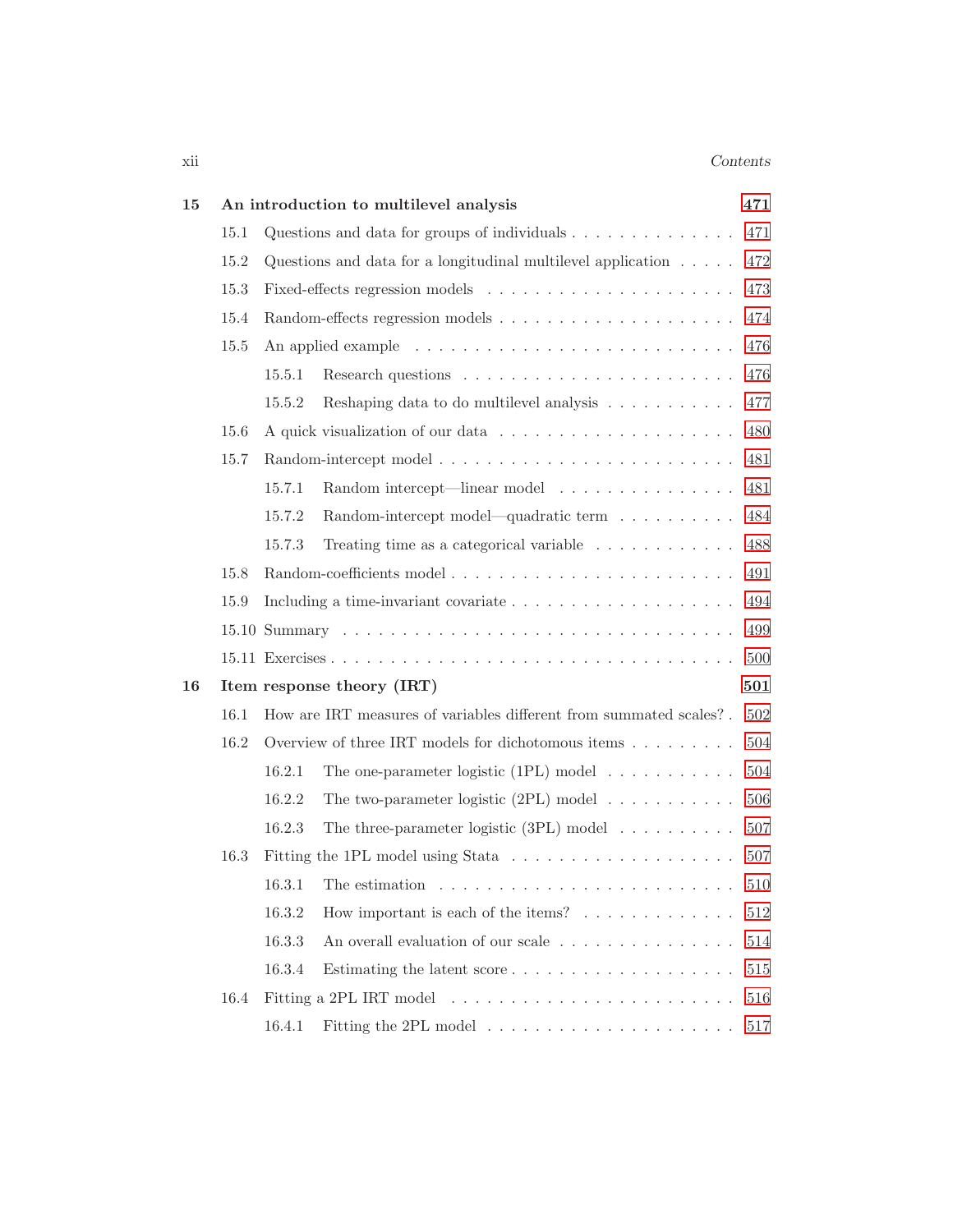## Contents xiii

|   | 16.5 | The graded response model—IRT for Likert-type items $\ldots \ldots$<br>522                        |
|---|------|---------------------------------------------------------------------------------------------------|
|   |      | The data $\ldots \ldots \ldots \ldots \ldots \ldots \ldots \ldots \ldots \ldots$<br>522<br>16.5.1 |
|   |      | 16.5.2<br>524<br>Fitting our graded response model                                                |
|   |      | 529<br>16.5.3<br>Estimating a person's score $\dots \dots \dots \dots \dots \dots$                |
|   | 16.6 | 529                                                                                               |
|   | 16.7 | 532<br>Using the Stata menu system $\dots \dots \dots \dots \dots \dots \dots \dots$              |
|   | 16.8 | 535                                                                                               |
|   | 16.9 | 536                                                                                               |
| A |      | What's next?<br>539                                                                               |
|   | A.1  | Introduction to the appendix $\ldots \ldots \ldots \ldots \ldots \ldots \ldots$<br>539            |
|   | A.2  | 539                                                                                               |
|   |      | A.2.1<br>540                                                                                      |
|   |      | A.2.2<br>542                                                                                      |
|   |      | A.2.3<br>544                                                                                      |
|   |      | A.2.4<br>545                                                                                      |
|   |      | A.2.5<br>Learning from the postestimation methods $\ldots \ldots \ldots$<br>546                   |
|   | A.3  | 547                                                                                               |
|   |      | References<br>551                                                                                 |
|   |      | Author index<br>555                                                                               |
|   |      | Subject index<br>557                                                                              |
|   |      |                                                                                                   |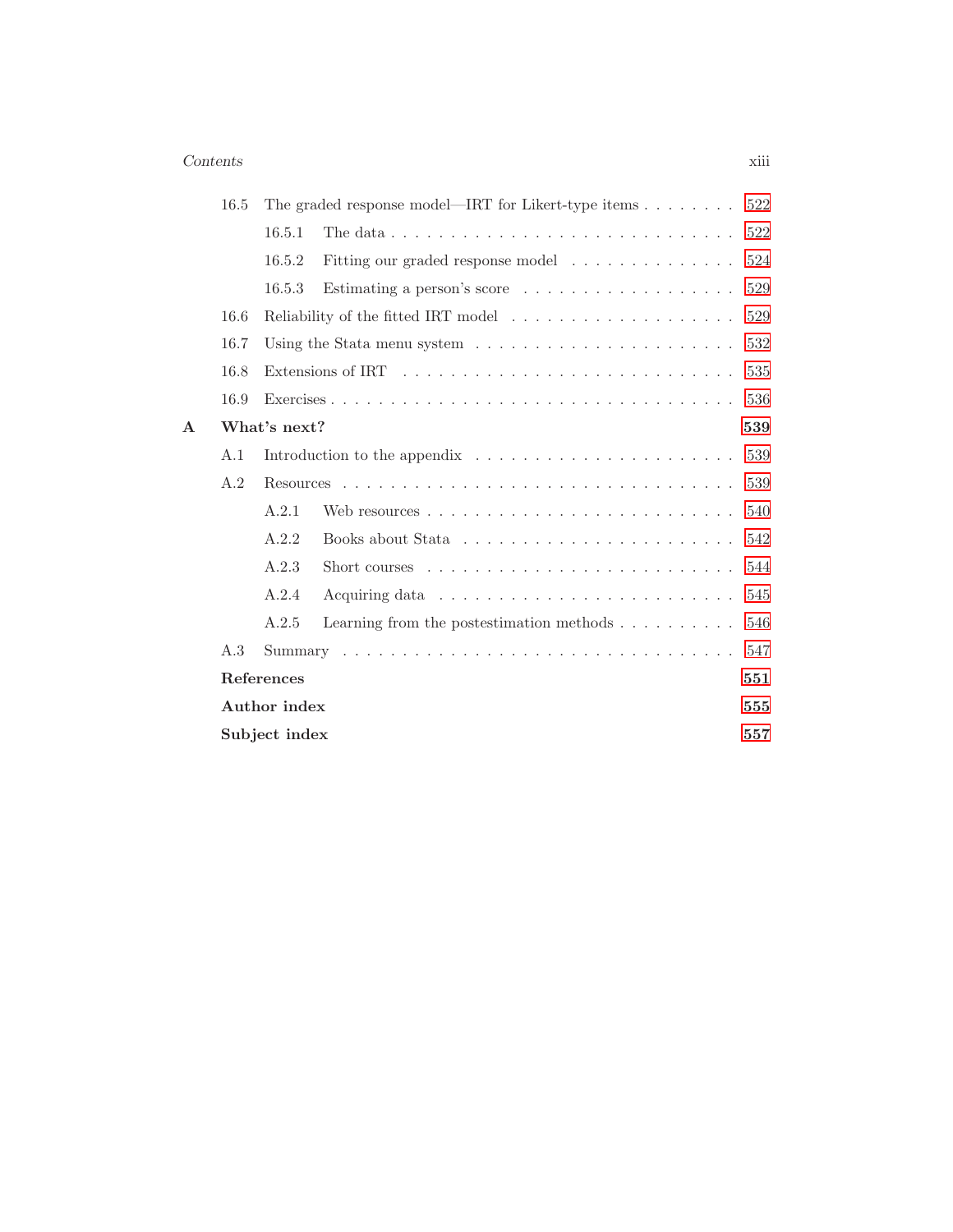(Pages omitted)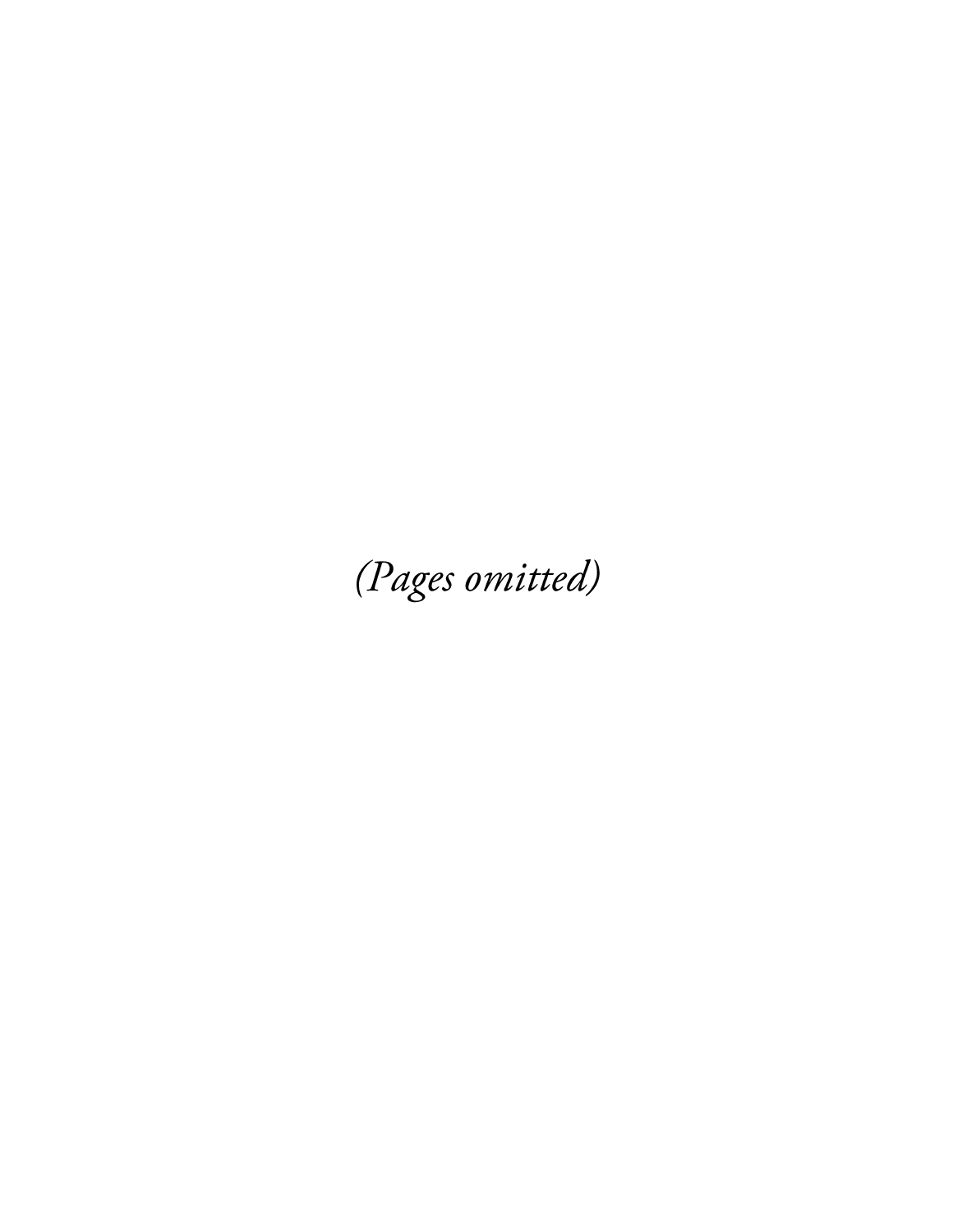# Preface

This book was written with a particular reader in mind. This reader is learning social statistics and needs to learn Stata but has no prior experience with other statistical software packages. When I learned Stata, I found there were no books written explicitly for this type of reader. There are certainly excellent books on Stata, but they assume extensive prior experience with other packages, such as SAS or IBM SPSS Statistics; they also assume a fairly advanced working knowledge of statistics. These books moved quickly to advanced topics and left my intended reader in the dust. Readers who have more background in statistical software and statistics will be able to read chapters quickly and even skip sections. The goal is to move the true beginner to a level of competence using Stata.

With this target reader in mind, I make far more use of the menus and dialog boxes in Stata's interface than do any other books about Stata. Advanced users may not see the value in using the interface, and the more people learn about Stata, the less they will rely on the interface. Also, even when you are using the interface, it is still important to save a record of the sequence of commands you run. Although I rely on the commands much more than the dialog boxes in the interface in my own work, I still find value in the interface. The dialog boxes in the interface include many options that I might not have known or might have forgotten.

To illustrate the interface as well as graphics, I have included more than 100 figures, many of which show dialog boxes. I present many tables and extensive Stata "results" as they appear on the screen. I interpret these results substantively in the belief that beginning Stata users need to learn more than just how to produce the results—users also need to be able to interpret them.

I have tried to use real data. There are a few examples where it is much easier to illustrate a point with hypothetical data, but for the most part, I use data that are in the public domain. For example, I use the General Social Surveys for 2002 and 2006 (Smith et al. 2015) in many chapters, as well as the National Survey of Youth, 1997 (Bureau of Labor Statistics, U.S. Department of Labor 2015). I have simplified the files by dropping many of the variables in the original datasets, but I have kept all the observations. I have tried to use examples from several social-science fields, and I have included a few extra variables in several datasets so that instructors, as well as readers, can make additional examples and exercises that are tailored to their disciplines. People who are used to working with statistics books that have contrived data with just a few observations, presumably so work can be done by hand, may be surprised to see more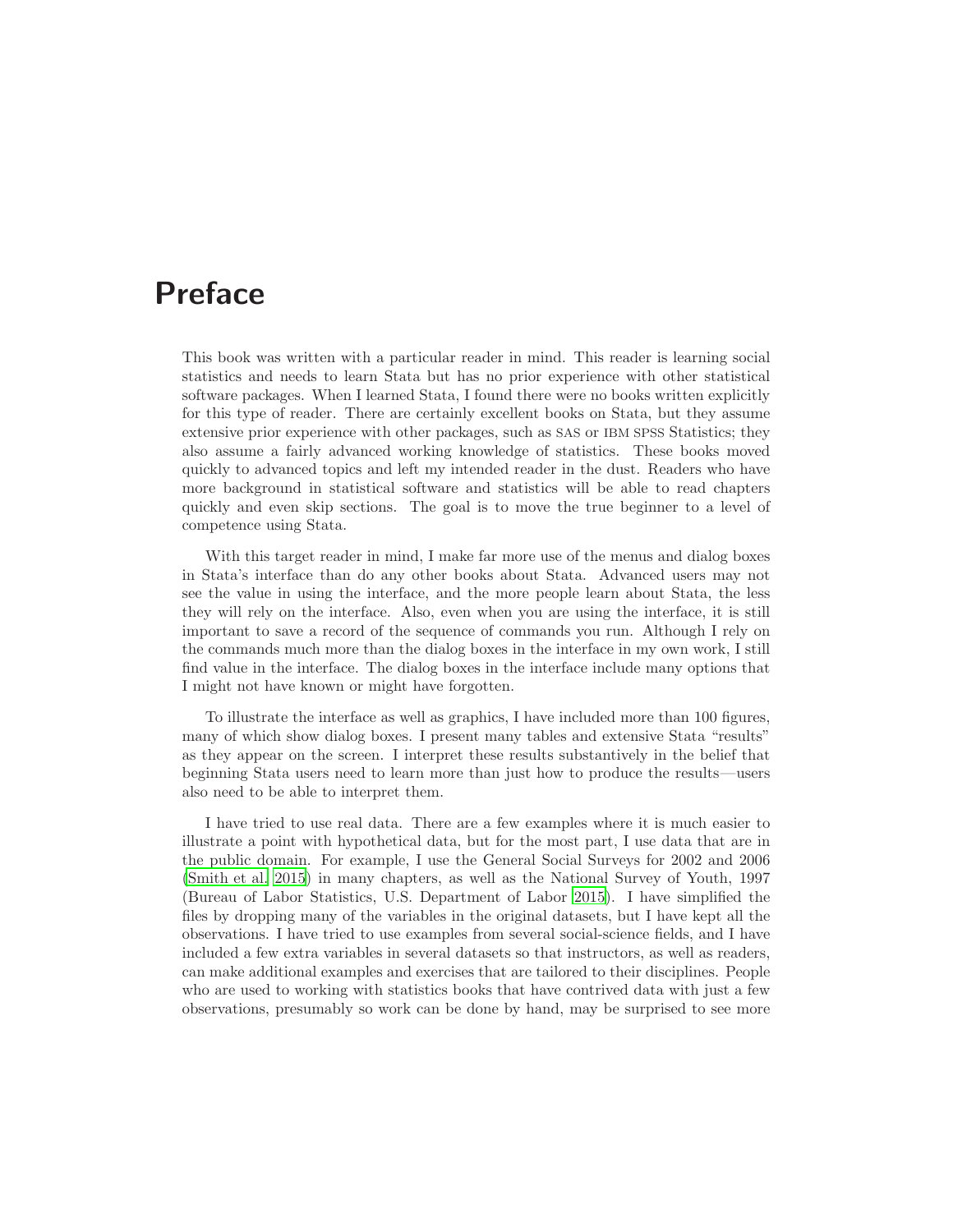than 1,000 observations in this book's datasets. Working with these files provides better experience for other real-world data analysis. If you have your own data and the dataset has a variety of variables, you may want to use your data instead of the data provided with this book.

The exercises use the same datasets as the rest of the book. Several of the exercises require some data management prior to fitting a model because I believe that learning data management requires practice and cannot be isolated in a single chapter or single set of exercises.

This book takes the student through much of what is done in introductory and intermediate statistics courses. It covers descriptive statistics, charts, graphs, tests of significance for simple tables, tests for one and two variables, correlation and regression, analysis of variance, multiple regression, logistic regression, reliability, factor analysis, and path analysis. There are chapters on constructing scales to measure variables and on using multiple imputation for working with missing values.

By combining this coverage with an introduction to creating and managing a dataset, the book will prepare students to go even further on their own or with additional resources. More advanced statistical analysis using Stata is often even simpler from a programming point of view than what we will cover here. If an intermediate course goes beyond what we do with logistic regression to multinomial logistic regression, for example, the programming is simple enough. The logit command can simply be replaced with the mlogit command. The added complexity of these advanced statistics is the statistics themselves and not the Stata commands that implement them. Therefore, although more advanced statistics are not included in this book, the reader who learns these statistics will be more than able to learn the corresponding Stata commands from the Stata documentation and help system.

The fifth edition includes two new chapters. Chapter 15 introduces multilevel analysis for longitudinal and panel models. This chapter touches only on the capabilities of multilevel analysis using Stata, but it provides a starting point. Chapter 16 covers item response theory (IRT), which was added in Stata 14. IRT offers an advanced approach to measurement that has many advantages over the use of summated scales, which are discussed in chapters 3 and 12.

The sixth edition updates the book to be consistent with some of the new features available in Stata 15. Additionally, there is an extension in the discussion of using the sem command (structural equation modeling) to fit regression models to account for missing values. This also includes using auxiliary variables to help justify the missingat-random assumption.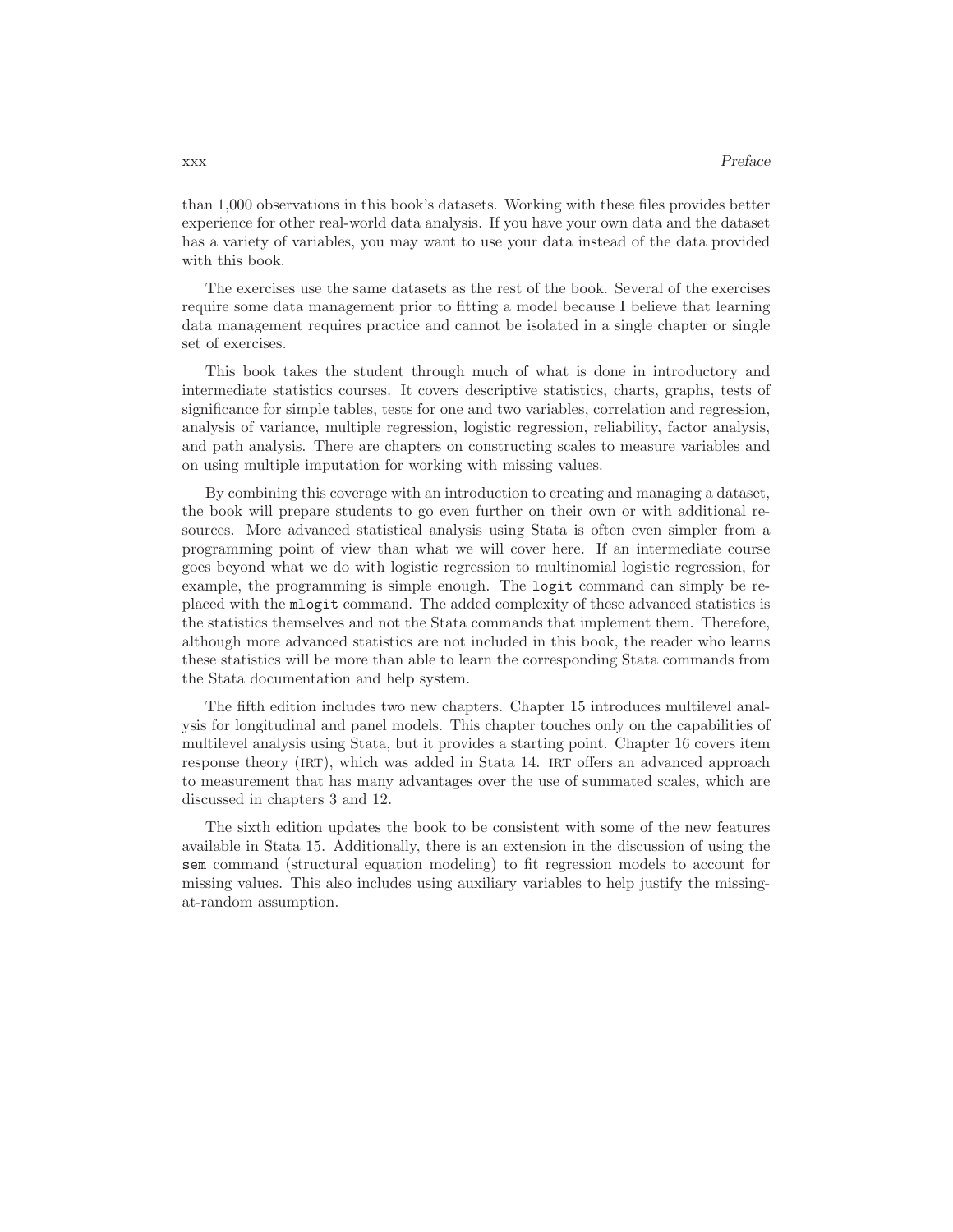#### Preface xxxi

I would like to point out the use of punctuation after quotes in this book. While the standard U.S. style of punctuation calls for periods and commas at the end of a quote to always be enclosed within the quotation marks, Stata Press follows a style typically used in mathematics books and British literature. In this style, any punctuation mark at the end of a quote is included within the quotation marks only if it is part of the quote. For instance, the pleased Stata user said she thought that Stata was a "very powerful program". Another user simply said, "I love Stata."

I assume that the reader is running Stata 15, or a later version, on a Windows-based PC. Stata works equally as well on Mac and on Unix systems. Readers who are running Stata on one of those systems will have to make a few minor adjustments to some of the examples in this book. I will note some Mac-specific differences when they are important. In preparing this book, I have used both a Windows-based PC and a Mac.

February 2018

Corvallis, OR Alan C. Acock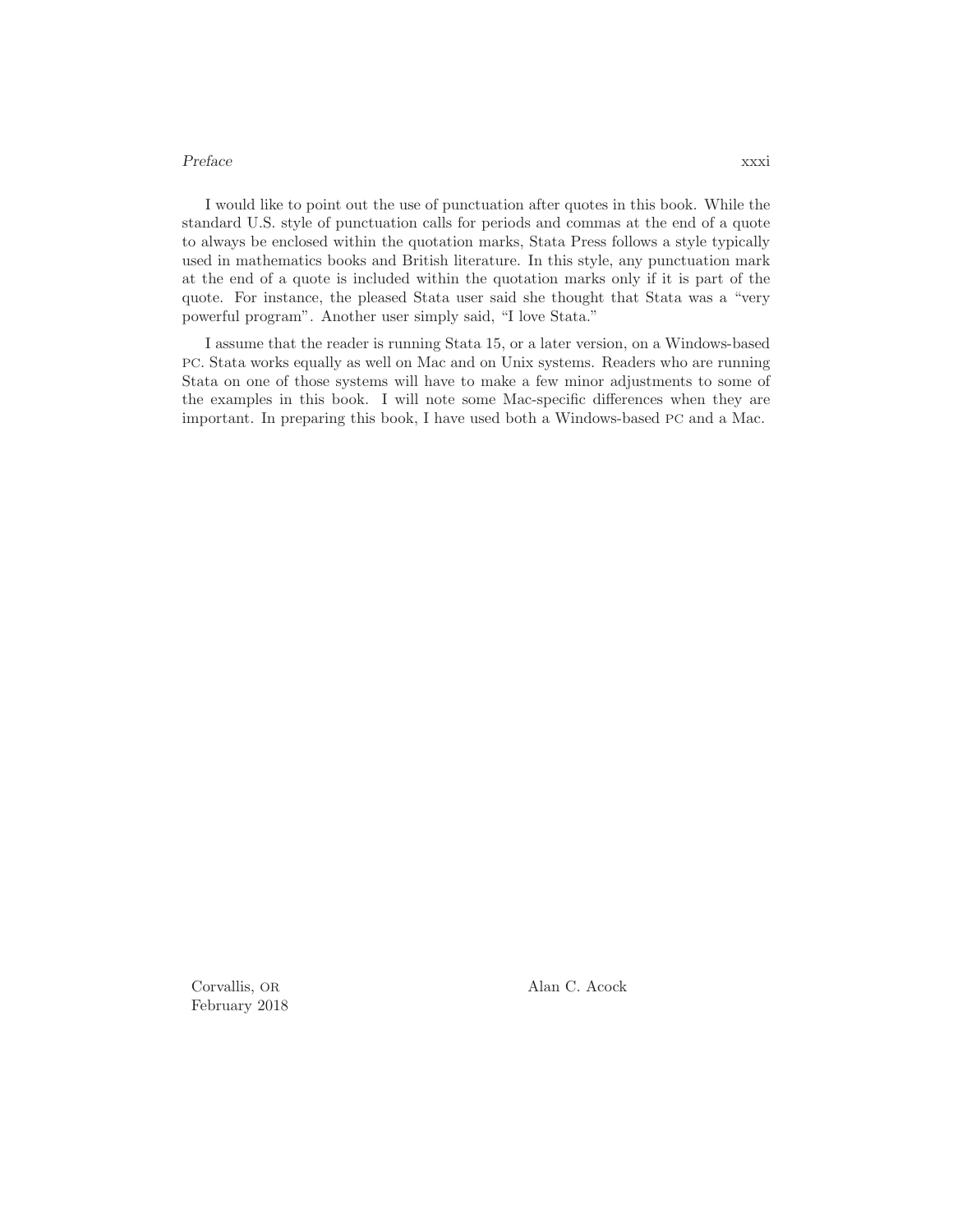(Pages omitted)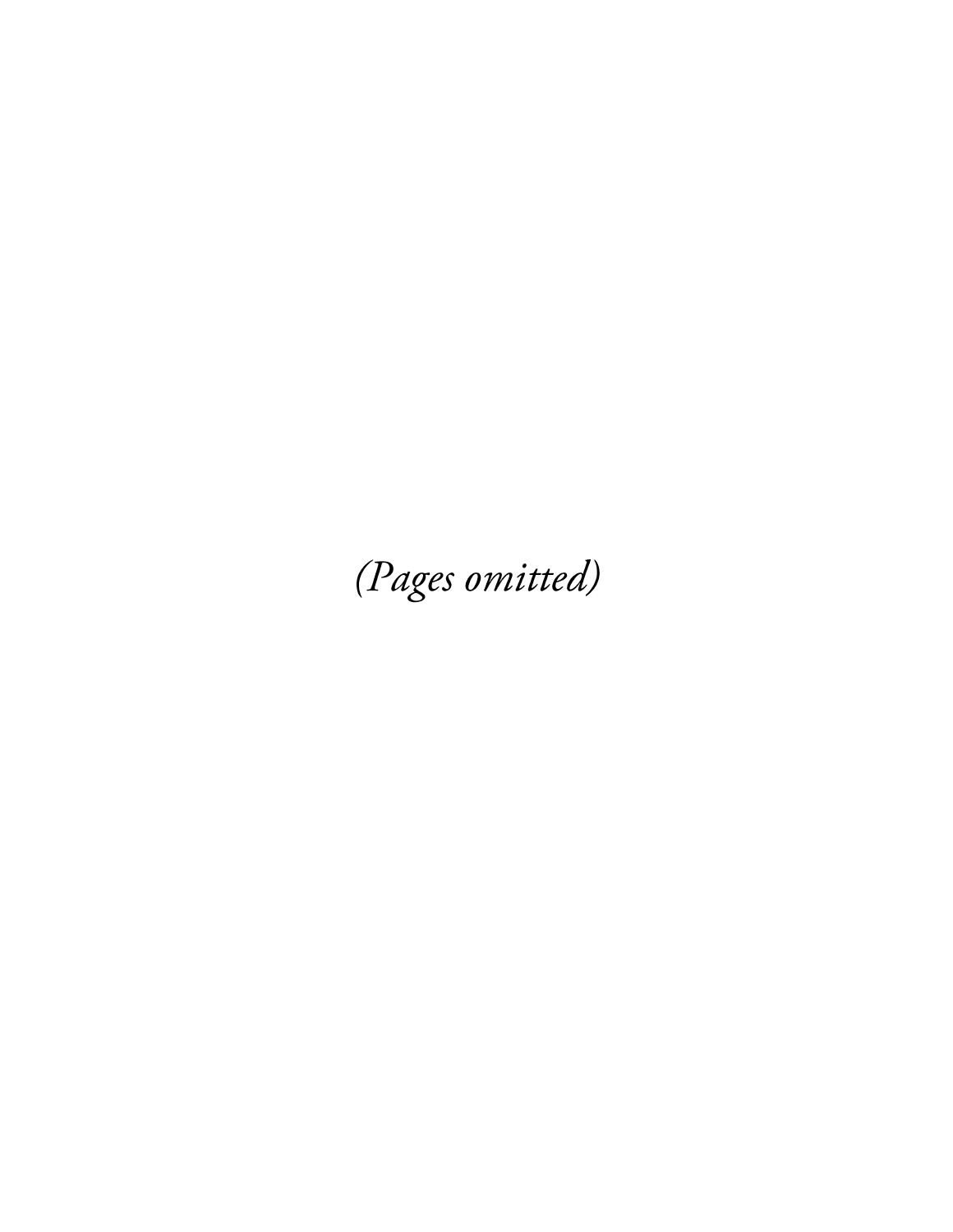# 6 Statistics and graphs for two categorical variables

- 6.1 Relationship between categorical variables
- 6.2 Cross-tabulation
- 6.3 Chi-squared test
	- 6.3.1 Degrees of freedom
	- 6.3.2 Probability tables
- 6.4 Percentages and measures of association
- 6.5 Odds ratios when dependent variable has two categories
- 6.6 Ordered categorical variables
- 6.7 Interactive tables
- 6.8 Tables—linking categorical and quantitative variables
- 6.9 Power analysis when using a chi-squared test of significance
- 6.10 Summary
- 6.11 Exercises

# 6.1 Relationship between categorical variables

Chapter 5 focused on describing single variables. Even there, it was impossible to resist some comparisons, and we ended by examining the relationship between gender and hours per week spent using the web. Some research simply requires a description of the variables, one at a time. You do a survey for your agency and make up a table with the means and standard deviations for all the quantitative variables. You might include frequency distributions and bar charts for each key categorical variable. This information is sometimes the extent of statistical research your reader will want. However, the more you work on your survey, the more you will start wondering about possible relationships.

• Do women who are drug dependent use different drugs from those used by drugdependent men?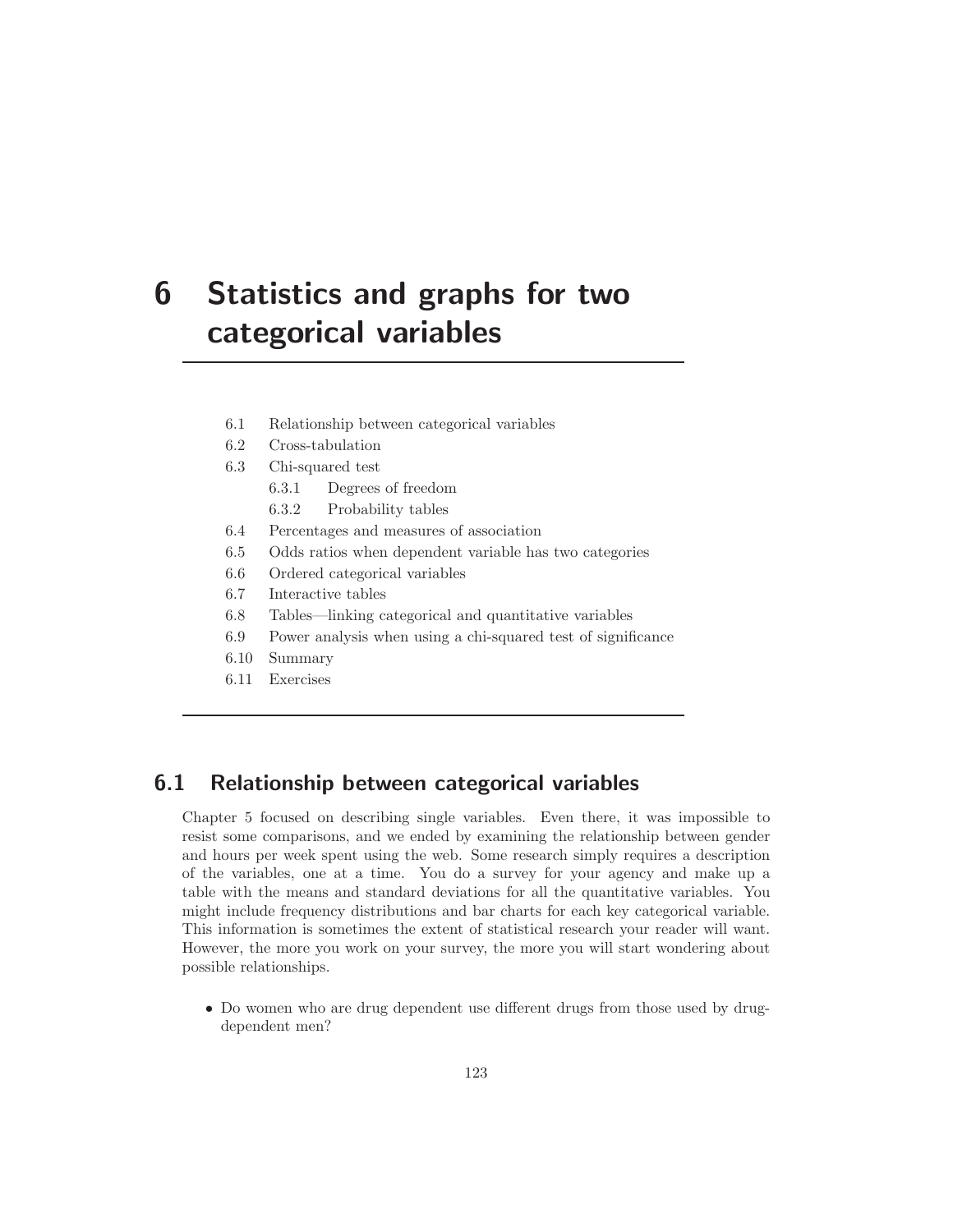- Are women more likely to be liberal than men?
- Is there a relationship between religiosity and support for increased spending on public health?

You know you are "getting it" as a researcher when it is hard for you to look at a set of questions without wondering about possible relationships. Understanding these relationships is often crucial to making policy decisions. If 70% of the nonmanagement employees at a retail chain are women, but only 20% of the management employees are women, there is a relationship between gender and management status that disadvantages women.

In this chapter, you will learn how to describe relationships between categorical variables. How do you define these relationships? What are some pitfalls that lead to misinterpretations? In this chapter, the statistical sophistication you will need increases, but there is one guiding principle to remember: the best statistics are the simplest statistics you can use—as long as they are not too simple to reflect the inherent complexity of what you are describing.

# 6.2 Cross-tabulation

Cross-tabulation is a technical term for a table that has rows representing one categorical variable and columns representing another. These tables are sometimes called contingency tables because the category a person is in on one of the variables is contingent on the category the person is in on the other variable. For example, the category people are in on whether they support a particular public health care reform may be contingent on their gender. If you have one variable that depends on the other, you usually put the dependent variable as the column variable and the independent variable as the row variable. This layout is certainly not necessary, and several statistics books do just the opposite. That is, they put the dependent variable as the row variable and the independent variable as the column variable.

Let's start with a basic cross-tabulation of whether a person says abortion is okay for any reason and their gender. Say you decide that whether a person accepts abortion for any reason is more likely if the person is a woman because a woman has more at stake when she is pregnant than does her partner. Therefore, whether a person accepts abortion will be the dependent variable, and gender will be the independent variable.

We will use gss2006\_chapter6.dta, which contains selected variables from the 2006 General Social Survey (Smith et al. 2015), and we will use the cross-tabulation command, tabulate, with two categorical variables, sex and abany. To open the dialog box for tabulate, select Statistics ⊳ Summaries, tables, and tests ⊳ Frequency tables ⊳ Two-way table with measures of association. This dialog box is shown in figure 6.1.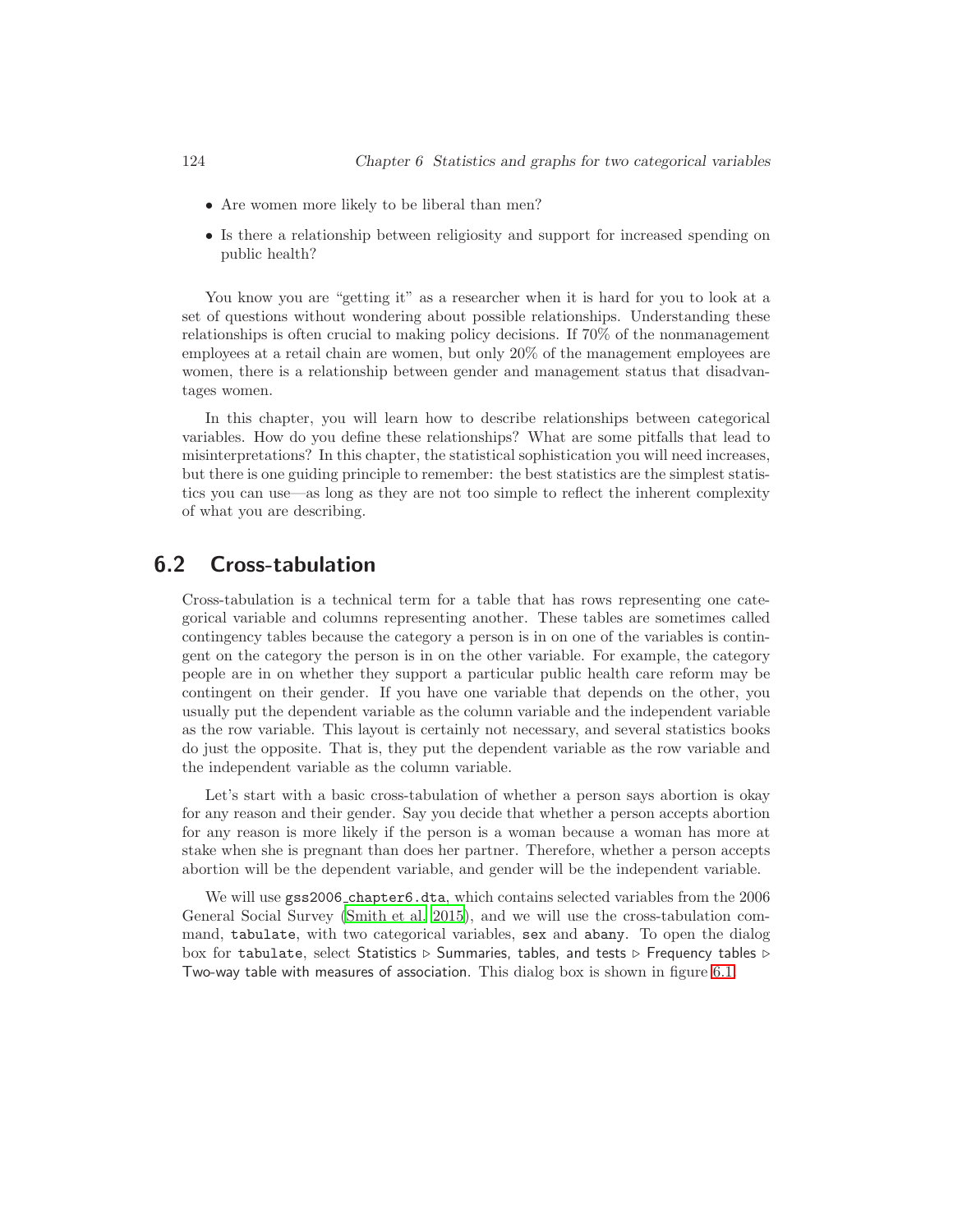#### 6.2 Cross-tabulation 125

| III tabulate2 - Two-way table with measures of association<br>$\times$ |                                                            |  |  |  |
|------------------------------------------------------------------------|------------------------------------------------------------|--|--|--|
| Main<br>Weights Advanced<br>by/ff/in                                   |                                                            |  |  |  |
| Row variable:<br>sex<br>$\checkmark$<br><b>Test statistics</b>         | Column variable:<br>abany<br>$\checkmark$<br>Cell contents |  |  |  |
| Pearson's chi-squared                                                  | Pearson's chi-squared                                      |  |  |  |
| Fisher's exact test                                                    | Within-column relative frequencies                         |  |  |  |
| Goodman and Kruskal's gamma                                            | V Within-row relative frequencies                          |  |  |  |
| Likelihood-ratio chi-squared                                           | Likelihood-ratio chi-squared                               |  |  |  |
| Kendall's tau-b                                                        | Relative frequencies                                       |  |  |  |
| Cramer's V                                                             | Expected frequencies                                       |  |  |  |
|                                                                        | Suppress frequencies                                       |  |  |  |
| List rows in order of observed frequency                               | Suppress cell contents key                                 |  |  |  |
| List columns in order of observed frequency                            | Suppress value labels                                      |  |  |  |
| Treat missing values like other values                                 | Suppress enumeration log                                   |  |  |  |
| Do not wrap wide tables                                                |                                                            |  |  |  |
|                                                                        | <b>OK</b><br>Cancel<br>Submit                              |  |  |  |

Figure 6.1. The Main tab for creating a cross-tabulation

If we had three variables and wanted to see all possible two-by-two tables (vara with varb, vara with varc, and varb with varc), we could have selected instead Statistics ⊳ Summaries, tables, and tests ⊳ Frequency tables ⊳ Two-way table with measures of association. With our current data, we continue with the dialog box in figure 6.1.

Select sex, the independent variable, as the Row variable and abany, the dependent variable, as the Column variable. We are assuming that abany is the variable that depends on sex. Also check the box on the right side under Cell contents for the Withinrow relative frequencies option. This option tells Stata to compute the percentages so that each row adds up to 100%. Here are the resulting command and results:

```
. use http://www.stata-press.com/data/agis6/gss2006_chapter6
(General Social Surveys, 1972-2006 [Cumulative File], Dataset 0001)
. tabulate sex abany, row
```

| Key            |
|----------------|
| frequency      |
| row percentage |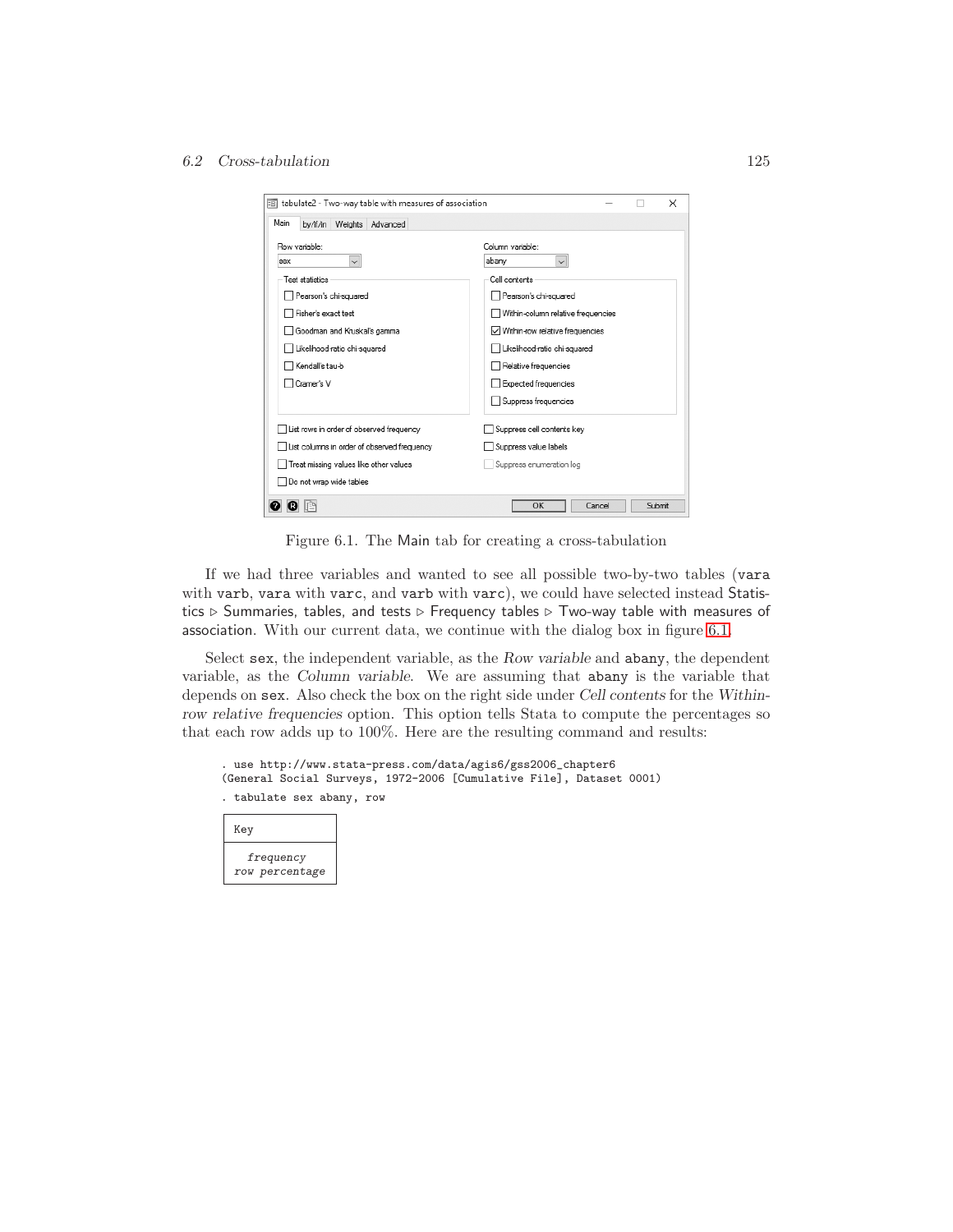| Gender        | ABORTION IF WOMAN<br>WANTS FOR ANY REASON<br><b>YES</b> | NO.   | Total  |
|---------------|---------------------------------------------------------|-------|--------|
| MALE          | 350                                                     | 478   | 828    |
|               | 42.27                                                   | 57.73 | 100.00 |
| <b>FEMALE</b> | 434                                                     | 677   | 1,111  |
|               | 39.06                                                   | 60.94 | 100.00 |
| Total         | 784                                                     | 1,155 | 1,939  |
|               | 40.43                                                   | 59.57 | 100.00 |

#### Independent and dependent variables

Many beginning researchers get these terms confused. The easiest way to remember which is which is that the dependent variable "depends" on the independent variable. In this example, whether a person accepts abortion for any reason depends on whether the person is a man or a woman. By contrast, it would make no sense to say that whether a person is a man or a woman depends on whether they accept abortion for any reason.

Many researchers call the dependent variable an "outcome" and the independent variable the "predictor". In this example, sex is the predictor because it predicts the outcome, abany.

It may be hard or impossible to always know that one variable is independent and the other variable is dependent. This is because the variables may influence each other. Imagine that one variable is your belief that eating meat is a health risk (there could be four categories: strongly agree, agree, disagree, or strongly disagree). Then imagine that the other variable is whether you eat meat or not. It might seem easy to say that your belief is the independent variable and your behavior is the dependent variable. That is, whether you eat meat or not depends on whether you believe doing so is a health risk. But try to think of the influence going the other way. A person may stop eating meat because of a commitment to animal rights issues. Not eating meat over several years leads to look for other justifications, and they develop a belief that eating meat is a health risk. For them, the belief depends on their prior behavior.

There is no easy solution when we have trouble deciding which is the independent variable. Sometimes, we can depend on time ordering. Whichever came first is the independent variable. Other times, we are simply forced to say that the variables are associated without identifying which one is the independent variable and which is the dependent variable.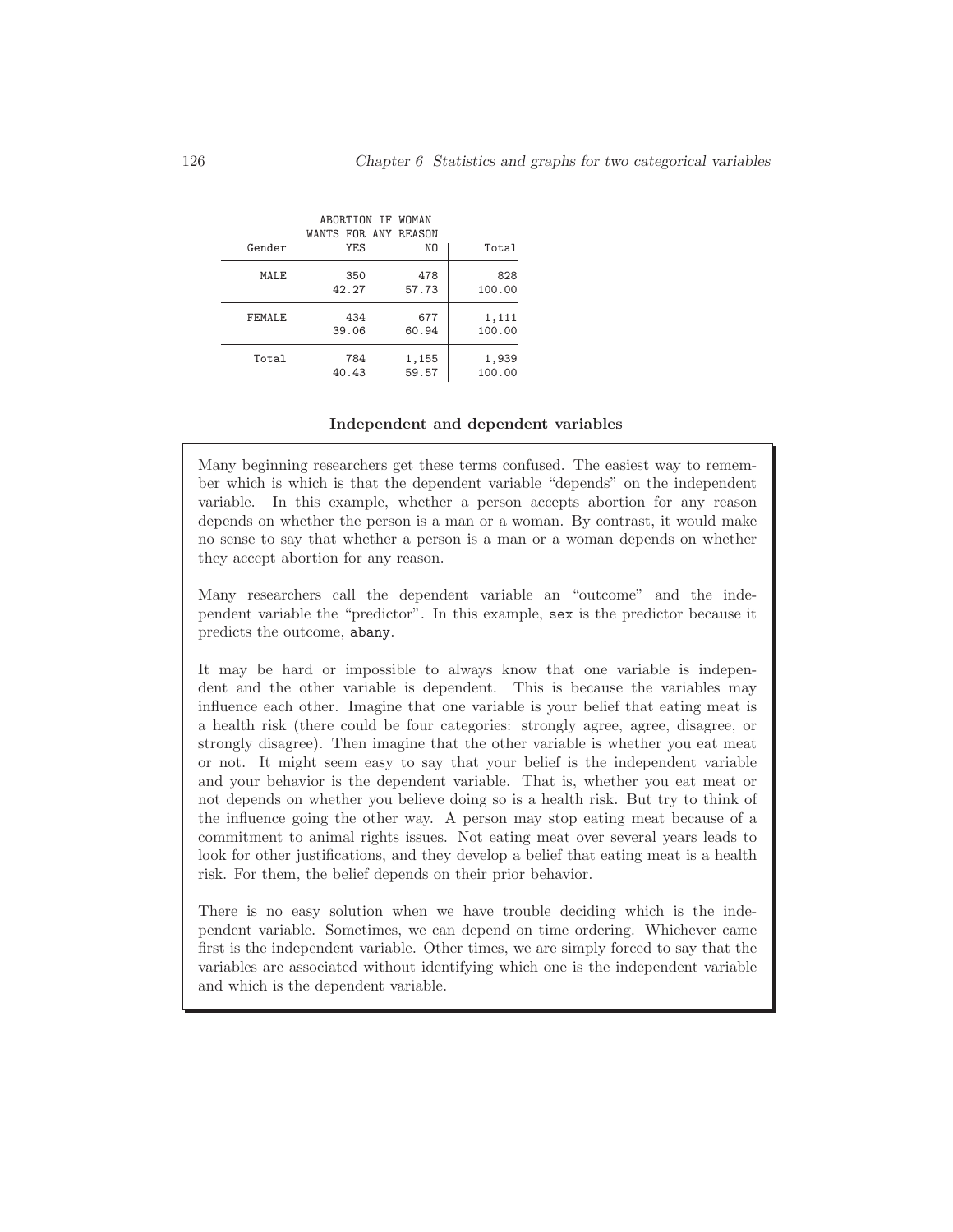#### 6.3 Chi-squared test 127

The independent variable sex forms the rows with labels of male and female. The dependent variable abany, accepting abortion under any circumstance, appears as the columns labeled yes and no. The column on the far right gives us the total for each row. Notice that there are 828 males, 350 of whom find abortion for any reason to be acceptable, compared with 1,111 females, 434 of whom say abortion is acceptable for any reason. These frequencies are the top number in each cell of the table.

The frequencies at the top of each cell are hard to interpret because each row and each column has a different number of observations. One way to interpret a table is to use the percentage, which takes into account the number of observations within each category of the independent variable (predictor). The percentages appear just below the frequencies in each cell. Notice that the percentages add up to 100% for each row. Overall, 40.43% of the people said "yes", abortion is acceptable for any reason, and 59.57% said "no". However, men were relatively more likely (42.27%) than women  $(39.06\%)$  to report that abortion is okay, regardless of the reason. We get these percentages because we told Stata to give us the Within-row relative frequencies, which in the command is the row option.

Thus men are more likely to report accepting abortion under any circumstance. We compute percentages on the rows of the independent variable and make comparisons up and down the columns of the dependent variable. Thus we say that 42.27% of the men compared with 39.06% of the women accept abortion under any circumstance. This is a small difference, but interestingly, it is in the opposite direction from what we expected.

# 6.3 Chi-squared test

The difference between women and men seems small, but could we have obtained this difference by chance? Or is the difference statistically significant? Remember, when you have a large sample like this one, a difference may be statistically significant even if it is small.

If we had just a handful of women and men in our sample, there would be a good chance of observing this much difference just by chance. With such a large sample, even a small difference like this might be statistically significant. We use a chi-squared  $(\chi^2)$ statistic to test the likelihood that our results occurred by chance. If it is extremely unlikely to get this much difference between men and women in a sample of this size by chance, you can be confident that there was a real difference between women and men, but you still need to look at the percentages to decide whether the statistically significant difference is substantial enough to be important.

The chi-squared test compares the frequency in each cell with what you would expect the frequency to be if there were no relationship. The expected frequency for a cell depends on how many people are in the row and how many are in the column. For example, if we asked a small high school group if they accept abortion for any reason, we might have only 10 males and 10 females. Then we would expect far fewer people in each cell than in this example, where we have 828 men and 1,111 women.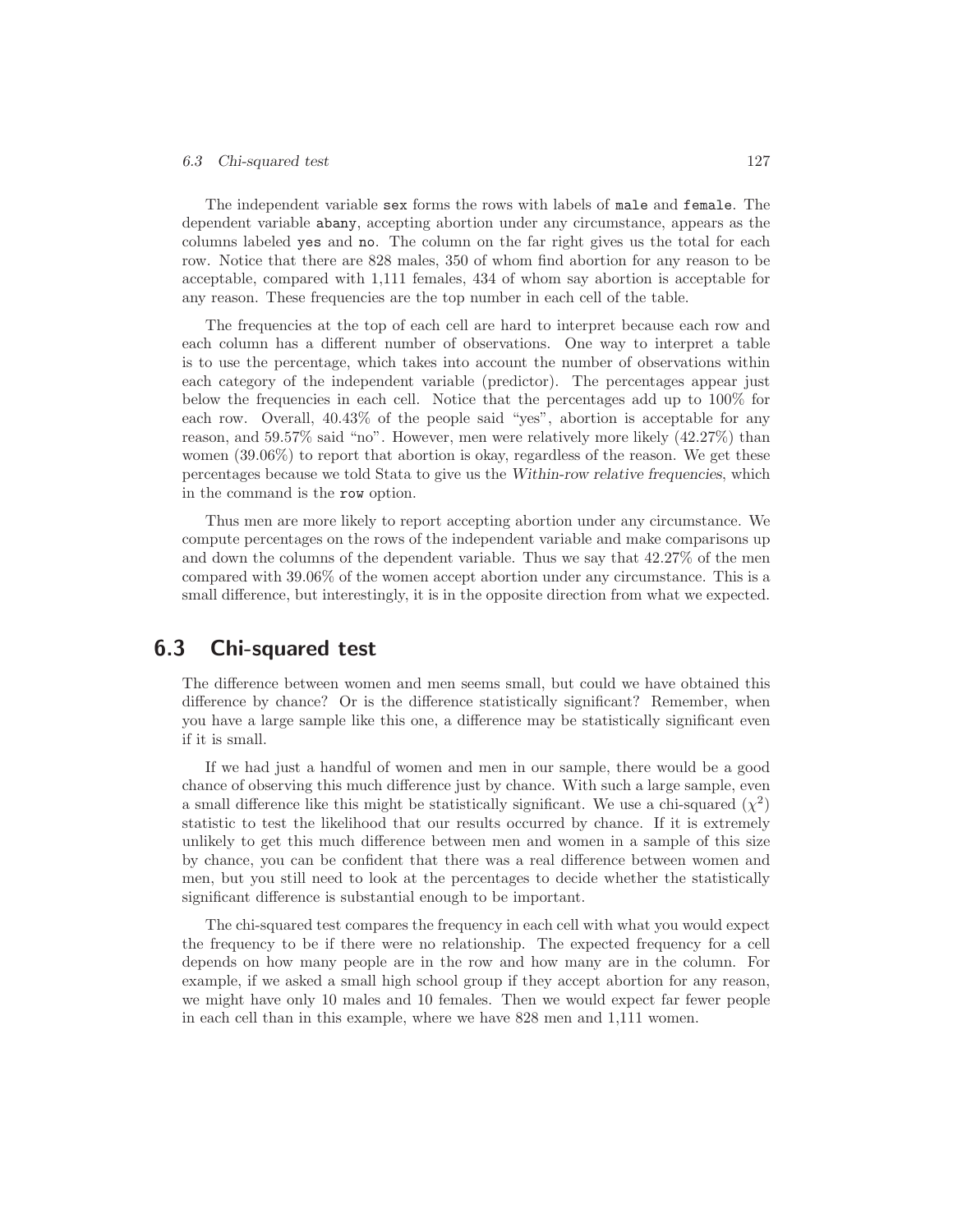In the cross-tabulation, there were many options on the dialog box (see figure 6.1). To obtain the chi-squared statistic, check the box on the left side for Pearson's chisquared. Also check the box for Expected frequencies that appears in the right column on the dialog box. The resulting table has three numbers in each cell. The first number in each cell is the frequency, the second number is the expected frequency if there were no relationship, and the third number is the percentage of the row total. We would not usually ask for the expected frequency, but now you know it is one of Stata's capabilities. The resulting command now has three options: chi2 expected row. Here is the command and the output it produces:

. tabulate sex abany, chi2 expected row

| Key           |        |                                                   |                                                                                |                                                                                            |                 |
|---------------|--------|---------------------------------------------------|--------------------------------------------------------------------------------|--------------------------------------------------------------------------------------------|-----------------|
|               |        |                                                   |                                                                                |                                                                                            |                 |
|               |        |                                                   |                                                                                |                                                                                            |                 |
|               |        |                                                   |                                                                                |                                                                                            |                 |
|               |        |                                                   |                                                                                |                                                                                            |                 |
| MALE          |        |                                                   | 478                                                                            | 828                                                                                        |                 |
|               |        |                                                   |                                                                                | 828.0                                                                                      |                 |
|               |        |                                                   | 57.73                                                                          | 100.00                                                                                     |                 |
| <b>FEMALE</b> |        |                                                   | 677                                                                            | 1,111                                                                                      |                 |
|               |        |                                                   | 661.8                                                                          | 1,111.0                                                                                    |                 |
|               |        |                                                   | 60.94                                                                          | 100.00                                                                                     |                 |
| Total         |        |                                                   | 1,155                                                                          | 1,939                                                                                      |                 |
|               |        |                                                   |                                                                                | 1,939.0                                                                                    |                 |
|               |        |                                                   | 59.57                                                                          | 100.00                                                                                     |                 |
|               |        |                                                   |                                                                                | $Pr = 0.155$                                                                               |                 |
|               | Gender | frequency<br>expected frequency<br>row percentage | YES<br>350<br>334.8<br>42.27<br>434<br>449.2<br>39.06<br>784<br>784.0<br>40.43 | ABORTION IF WOMAN<br>WANTS FOR ANY REASON<br>NΟ<br>493.2<br>1,155.0<br>Pearson $chi2(1)$ = | Total<br>2.0254 |

In the top left cell of the table, we can see that we have 350 men who accept abortion for any reason, but we would expect to have only 334.8 men here by chance. By contrast, we have 434 women who accept abortion for any reason, but we would expect to have 449.2. Thus we have  $350 - 334.8 = 15.2$  more men accepting abortion than we would expect by chance and  $434 - 449.2 = -15.2$  fewer women than we would expect. Stata uses a function of this information to compute chi-squared.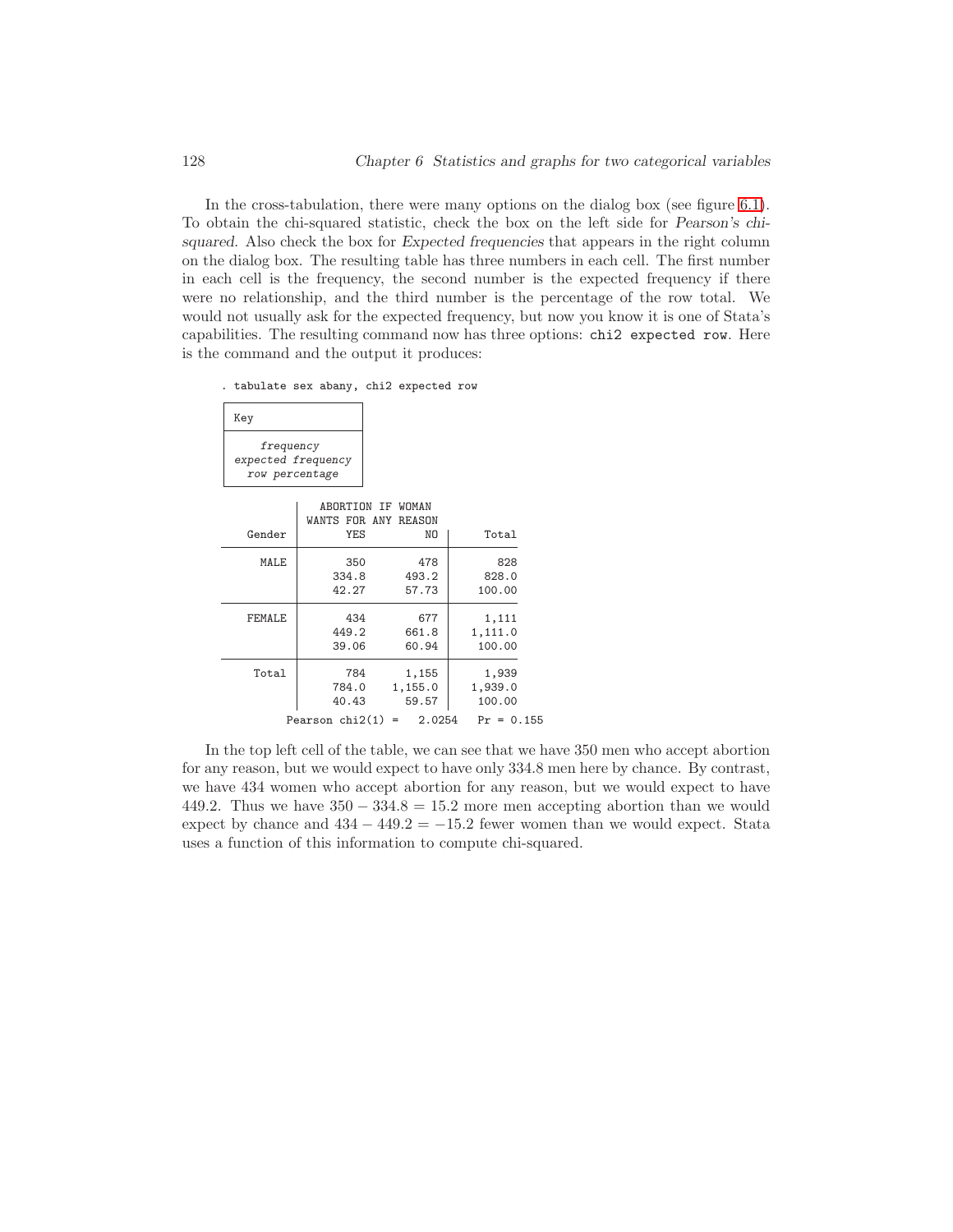At the bottom of the table, Stata reports Pearson  $\text{chi2}(1) = 2.0254$  and Pr = 0.155, which would be written as  $\chi^2(1, N = 1939) = 2.0254$ ; p not significant. Here we have one degree of freedom. The sample size of  $N = 1939$  appears in the lower right part of the table. We usually round the chi-squared value to two decimal places, so 2.0254 becomes 2.03. Stata reports an estimate of the probability to three decimal places. We can report this, or we can use a convention found in most statistics books of reporting the probability as less than 0.05, less than 0.01, or less than 0.001. Because  $p = 0.155$  is greater than  $0.05$ , we say p not significant. What would happen if the probability were  $p = 0.0004$ ? Stata would round this to  $p = 0.000$ . We would not report  $p = 0.000$  but instead would report  $p < 0.001$ .

To summarize what we have done in this section, we can say that men are more likely to report accepting abortion for any reason than are women. In the sample of 1,939 people, 42.3% of the men say that they accept abortion for any reason compared with just 39.1% of the women. This relationship between gender and acceptance of abortion is not statistically significant.

## 6.3.1 Degrees of freedom

Because I assume that you have a statistics book explaining the necessary formulas, I have not gone into detail. Stata will compute the chi-squared, the number of degrees of freedom, and the probability of getting your observed result by chance.

You can determine the number of degrees of freedom yourself. The degrees of freedom refers to how many pieces of independent information you have. In a  $2 \times 2$  table, like the one we have been analyzing, the value of any given cell can be any number between 0 and the smaller of the number of observations in the row and the number of observations in the column. For example, the upper left cell (350) could be anything between 0 and 784. Let's use the observed value of 350 for the upper left cell. Now how many other cells are free to vary? By subtraction, you can determine that 434 people must be in the female/yes cell because  $784 - 350 = 434$ . Similarly, 478 observations must be in the male/no cell (828  $-350 = 478$ ), and 677 observations must be in the female/no cell  $(1111 - 434 = 677)$ . Thus with four cells, only one of these is free, and we can say that the table has 1 degree of freedom. We can generalize this to larger tables where degrees of freedom =  $(R-1)(C-1)$ , where R is the number of rows and C is the number of columns. If we had a  $3\times3$  table instead of a  $2\times2$  table, we would have  $(3-1)(3-1) = 4$ degrees of freedom.

### 6.3.2 Probability tables

Many experienced Stata users have made their own commands that might be helpful to you. Philip Ender made a series of commands that display probability tables for various tests. The search command finds user-contributed ado-files and lets you install them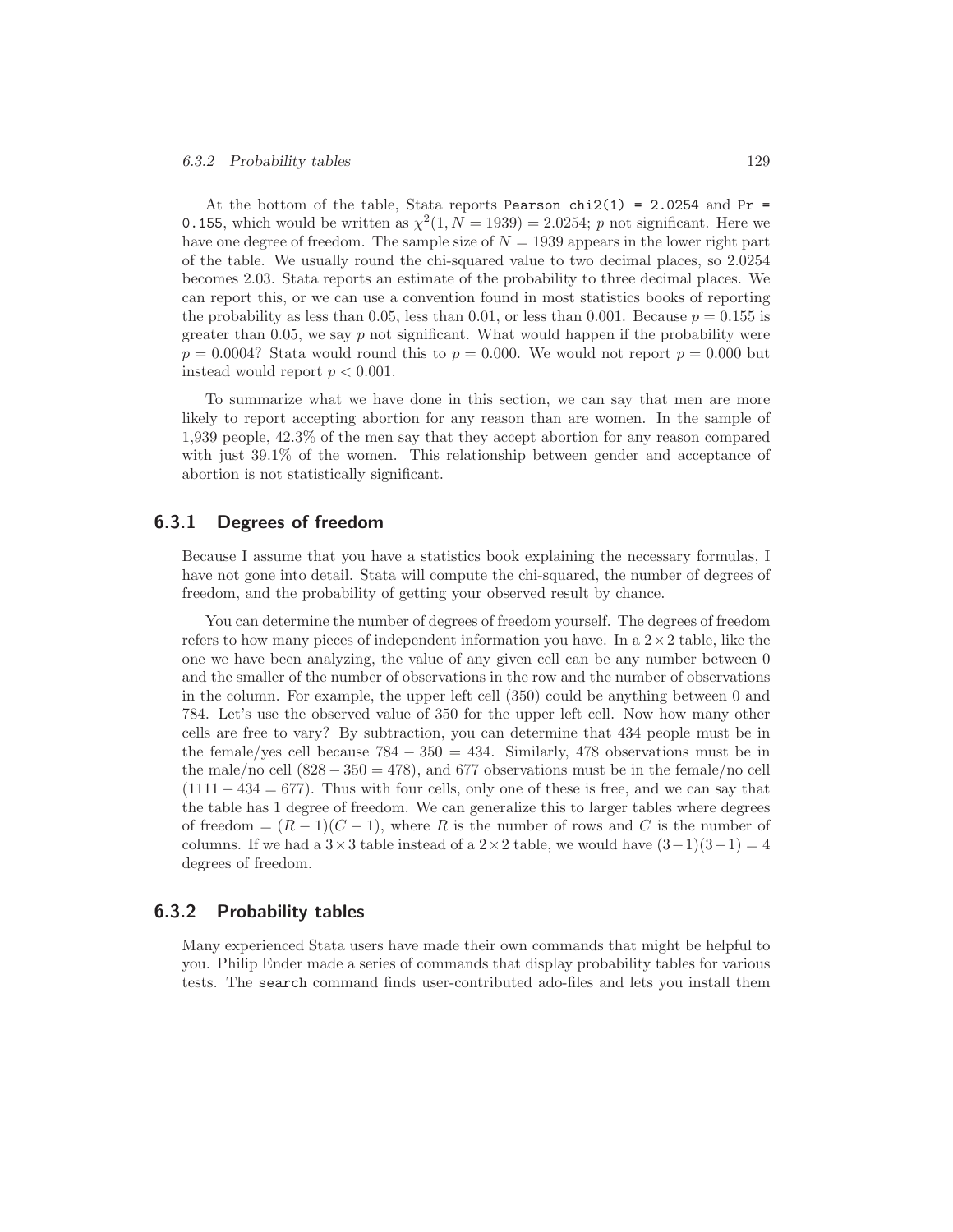(Pages omitted)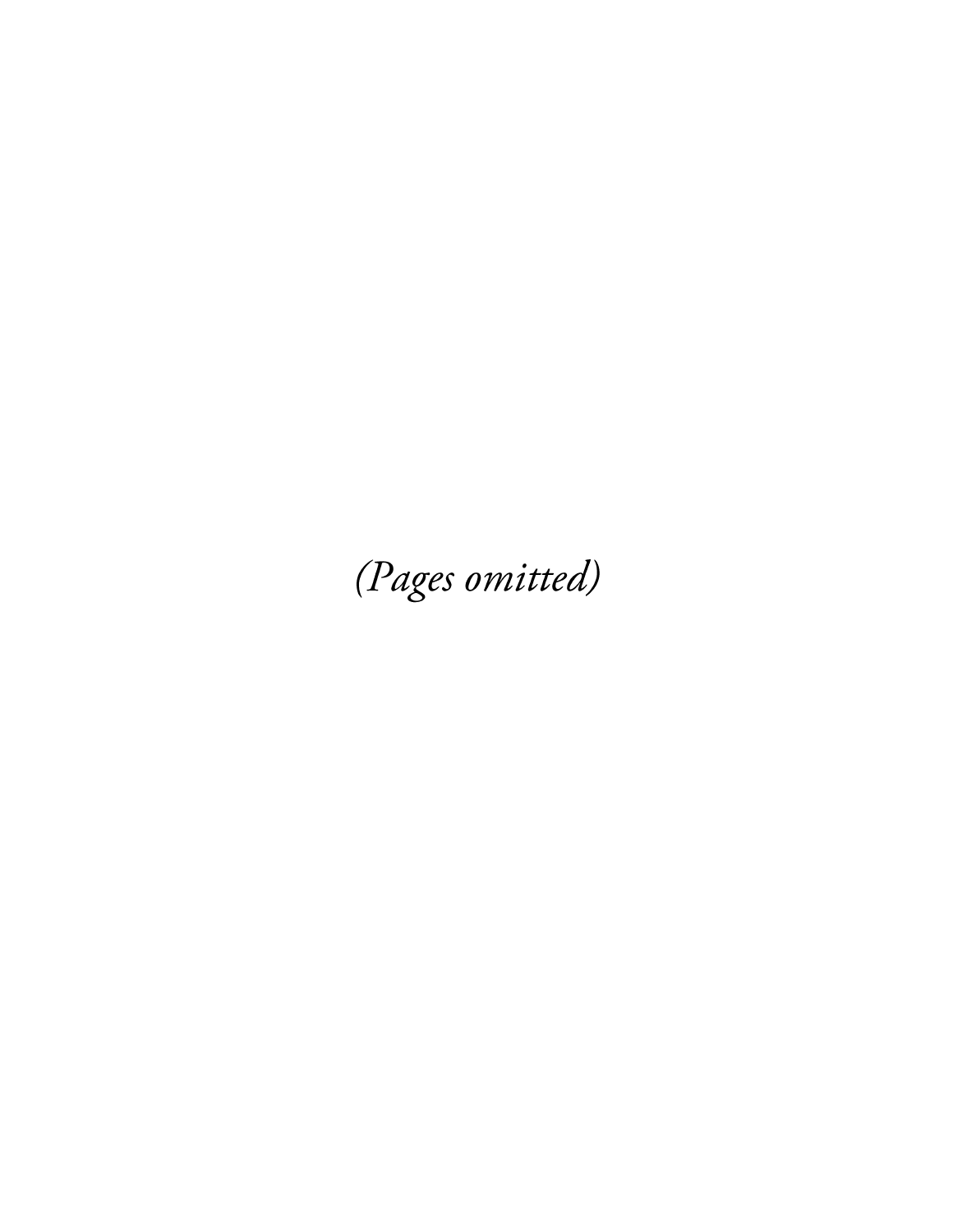#### 8.5 Correlation 205



Figure 8.8. Relationship between wages and tenure with a discontinuity in the relationship at 3 years; whites shown with solid lines and blacks shown with dashed lines

# 8.5 Correlation

Your statistics textbook gives you the formulas for computing correlation, and if you have done a few of these by hand, you will love the ease of using Stata. We will not worry about the formulas. Correlation measures how close the observations are to the regression line. We need to be cautious in interpreting a correlation coefficient. Correlation does not tell us how steep the relationship is; that measure comes from the regression. You may have a steep relationship or an almost flat relationship, and both relationships could have the same correlation. Suppose that the correlation between education and income is  $r = 0.3$  for women and  $r = 0.5$  for men. Does this mean that education has a bigger payoff for men than it does for women? We really cannot know the answer from the correlation. The correlation tells us almost nothing about the form of the relationship. The fact that the  $r$  is larger for men than it is for women is not evidence that men get a bigger payoff from an additional year of education. Only the regression line will tell us that. The  $r = 0.5$  for men means that the observations for men are closer to the regression line than are the observations for women  $(r = 0.3)$  and that the income of men is more predictable than that of women. Correlation also tells us whether the regression line goes up  $(r$  will be positive) or down  $(r$  will be negative). Strictly speaking, correlation measures the strength of the relationship only for how close the dots are to the regression line.

Bivariate correlation is used by social scientists in many ways. Sometimes we will be interested simply in the correlation between two variables. We might be interested in the relationship between calorie consumption per day and weight loss. If you discover that  $r = -0.5$ , this would indicate a fairly strong relationship. Generally, a correlation of  $|r| = 0.1$  is a weak relationship,  $|r| = 0.3$  is a moderate relationship, and  $|r| = 0.5$  is a strong relationship. An r of −0.3 and an r of 0.3 are equally strong. The negative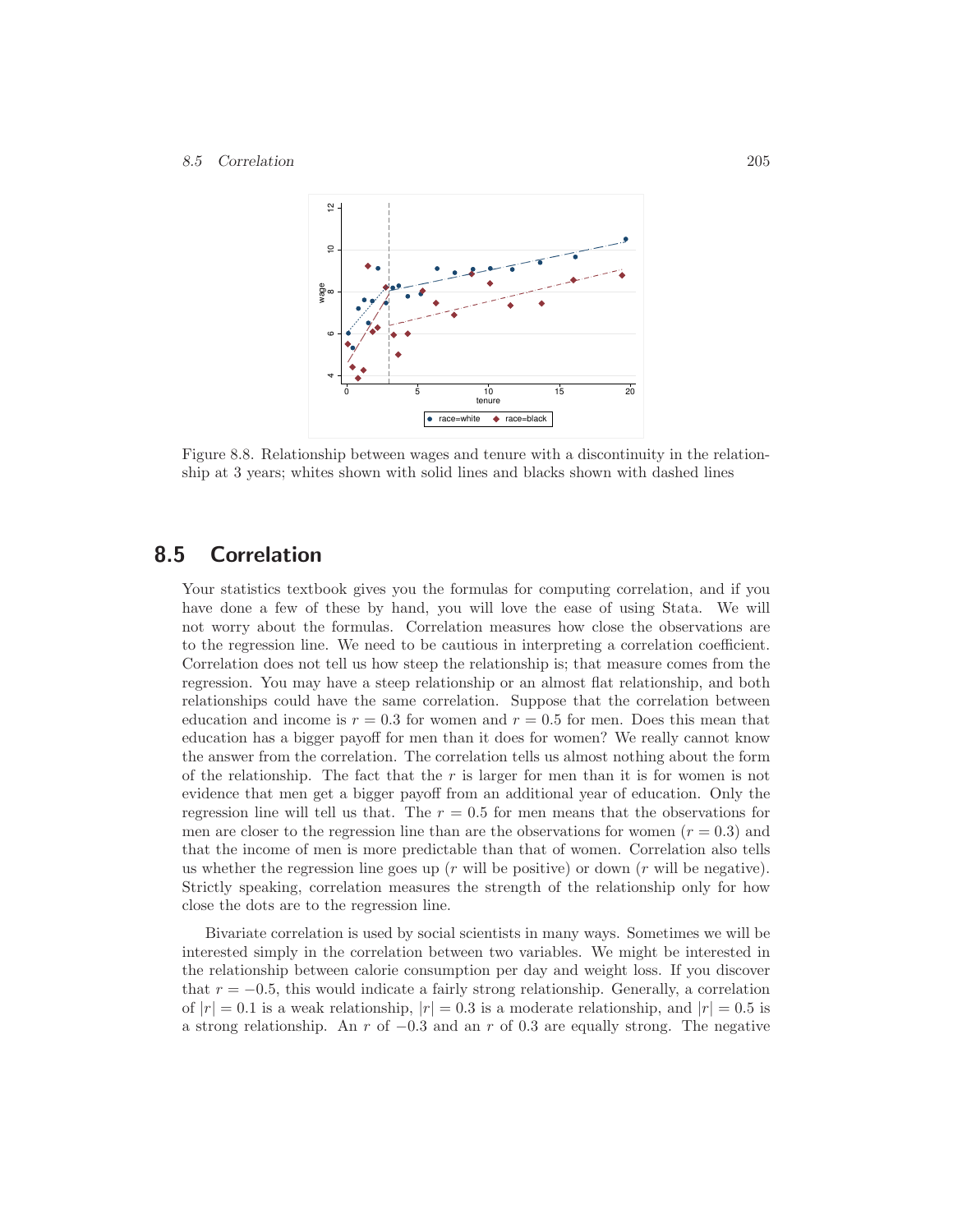correlation means that as  $X$  goes up,  $Y$  goes down; the positive correlation means that as  $X$  goes up,  $Y$  goes up.

We might be interested in the relationship between several variables. We could compare three relationships between 1) weight loss and calorie consumption, 2) weight loss and the time spent in daily exercise, and 3) weight loss and the number of days per week a person exercises. We could use the three correlations to see which predictor is more correlated with weight loss.

Suppose that we wanted to create a scale to measure a variable, such as political conservatism. We would use several specific questions and combine them to get a score on the scale. We can compute a correlation matrix of the individual items. All of them should be at least moderately correlated with each other because they were selected to measure the same concept.

When we estimate a correlation, we also need to report its statistical significance level. The test of statistical significance of a correlation depends on the size or substantive significance of a correlation in the sample and depends on the size of the sample. An  $r = 0.5$  might be observed in a very small sample, just by chance, even though there were no correlations in the population. On the other hand, an  $r = 0.1$ , although a weak substantive relationship, might be statistically significant if we had a huge sample.

#### Statistical and substantive significance

It is easy to confuse statistical significance and substantive significance. Usually, we want to find a correlation that is substantively significant (r is moderate or strong in our sample) and statistically significant (the population correlation is almost certainly not zero). With a very large sample, we can find statistical significance even when  $r = 0.1$  or less. What is important about this is that we are confident that the population correlation is not zero and that it is very small. Some researchers mistakenly assume that a statistically significant correlation automatically means that it is important when it may mean just the opposite—we are confident it is not very important.

With a very small sample, we can find a substantively significant  $r = 0.5$  or more that is not statistically significant. Even though we observe a strong relationship in our small sample, we are not justified in generalizing this finding to the population. In fact, we must acknowledge that the correlation in the population might even be zero.

- Substantive significance is based on the size of the correlation.
- Statistical significance is based on the probability that you could get the observed correlation by chance if the population correlation is zero.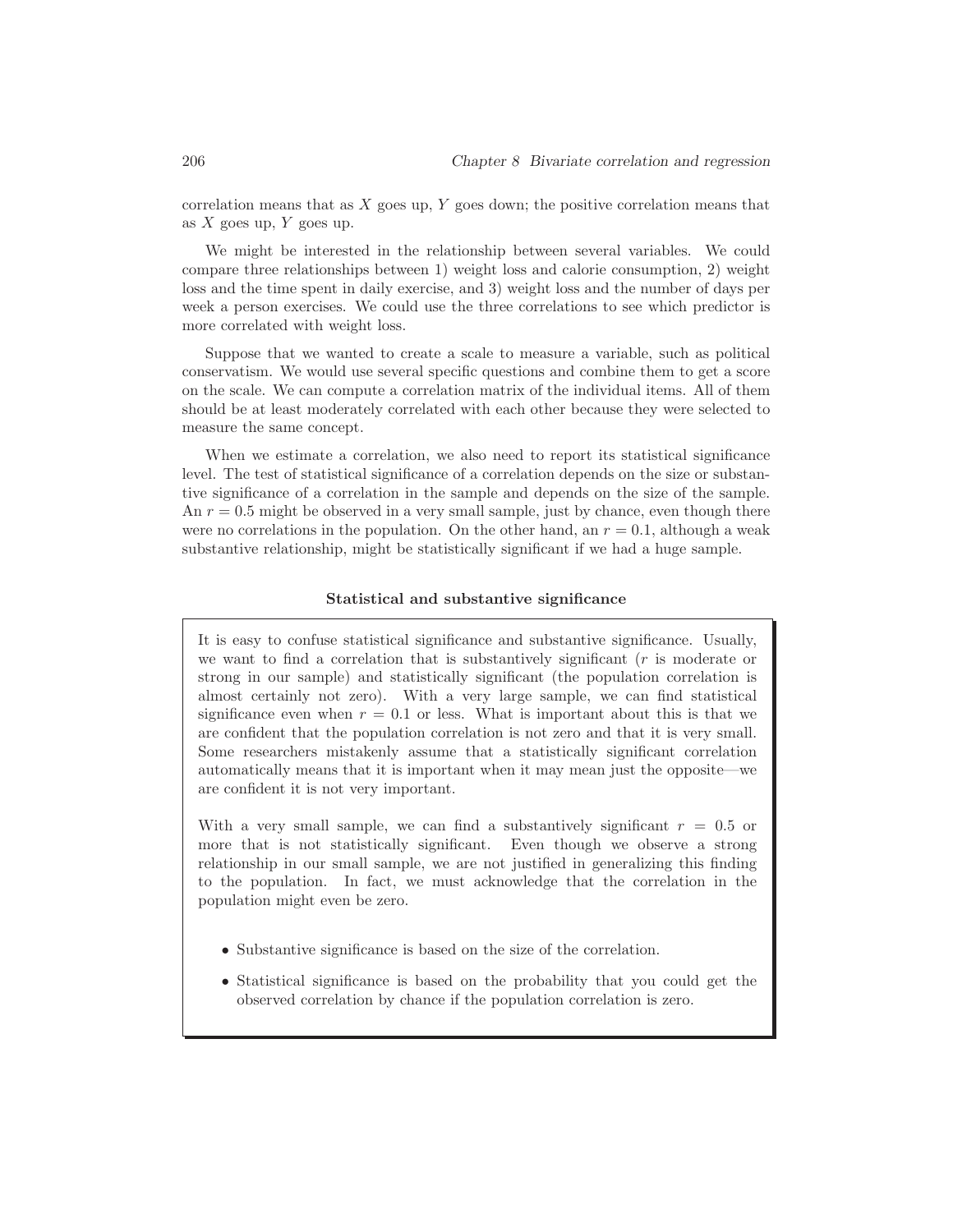#### 8.5 Correlation 207

Now let's look at an example that we downloaded from the UCLA Stata Portal. As mentioned at the beginning of the book, this portal is an exceptional source of tutorials, including movies on how to use Stata. The data used are from a study called High School and Beyond. Here you will download a part of this dataset used for illustrating how to use Stata to estimate correlations. Go to your command line, and enter the command

#### . use https://stats.idre.ucla.edu/stat/data/hsb2, clear

You will get a message back that you have downloaded 200 cases, and your listing of variables will show the subset of the High School and Beyond dataset. If your computer is not connected to the Internet, you should use one that is connected, download this file, save it to a flash disk, and then transfer it to your computer. This dataset is also available from this book's webpage.

Say that we are interested in the bivariate correlations between read, write, math, and science skills for these 200 students. We are also interested in the bivariate relationships between each of these skills and each students' socioeconomic status and between each of these skills and each students' gender. We believe that socioeconomic status is more related to these skills than gender is.

It is reasonable to treat the skills as continuous variables measured at close to the interval level, and some statistics books say that interval-level measurement is a critical assumption. However, it is problematic to treat socioeconomic status and gender as continuous variables. If we run a tabulation of socioeconomic status and gender, tab1 ses female, we will see the problem. Socioeconomic status has just three levels (low, middle, and high) and gender has just two levels (male and female). This dataset has all values labeled, so the default tabulation does not show the numbers assigned to these codes. We can run codebook ses female and see that female is coded 1 for girls and 0 for boys. Similarly, ses is coded 1 for low, 2 for middle, and 3 for high. If you have installed the fre command using ssc install fre, you can use the command fre female ses to show both the value labels and the codes, as we discussed in section 5.4. We will compute the correlations anyway and see if they make sense.

Stata has two commands for doing a correlation: correlate and pwcorr. The correlate command runs the correlation using a casewise deletion (some books call this listwise deletion) option. Casewise deletion means that if any observation is missing for any of the variables, even just one variable, the observation will be dropped from the analysis. Many datasets, especially those based on surveys, have many missing values. For example, it is common for about 30% of people to refuse to report their income. Some survey participants will skip a page of questions by mistake. Casewise deletion can introduce serious bias and greatly reduce the working sample size. Casewise deletion is a problem for external validity or the ability to generalize when there are a lot of missing data. Many studies using casewise deletion will end up dropping 30% or more of the observations, and this makes generalizing a problem even though the total sample may have been representative.

The pwcorr command uses a pairwise deletion to estimate each correlation based on all the people who answered each pair of items. For example, if Julia has a score on write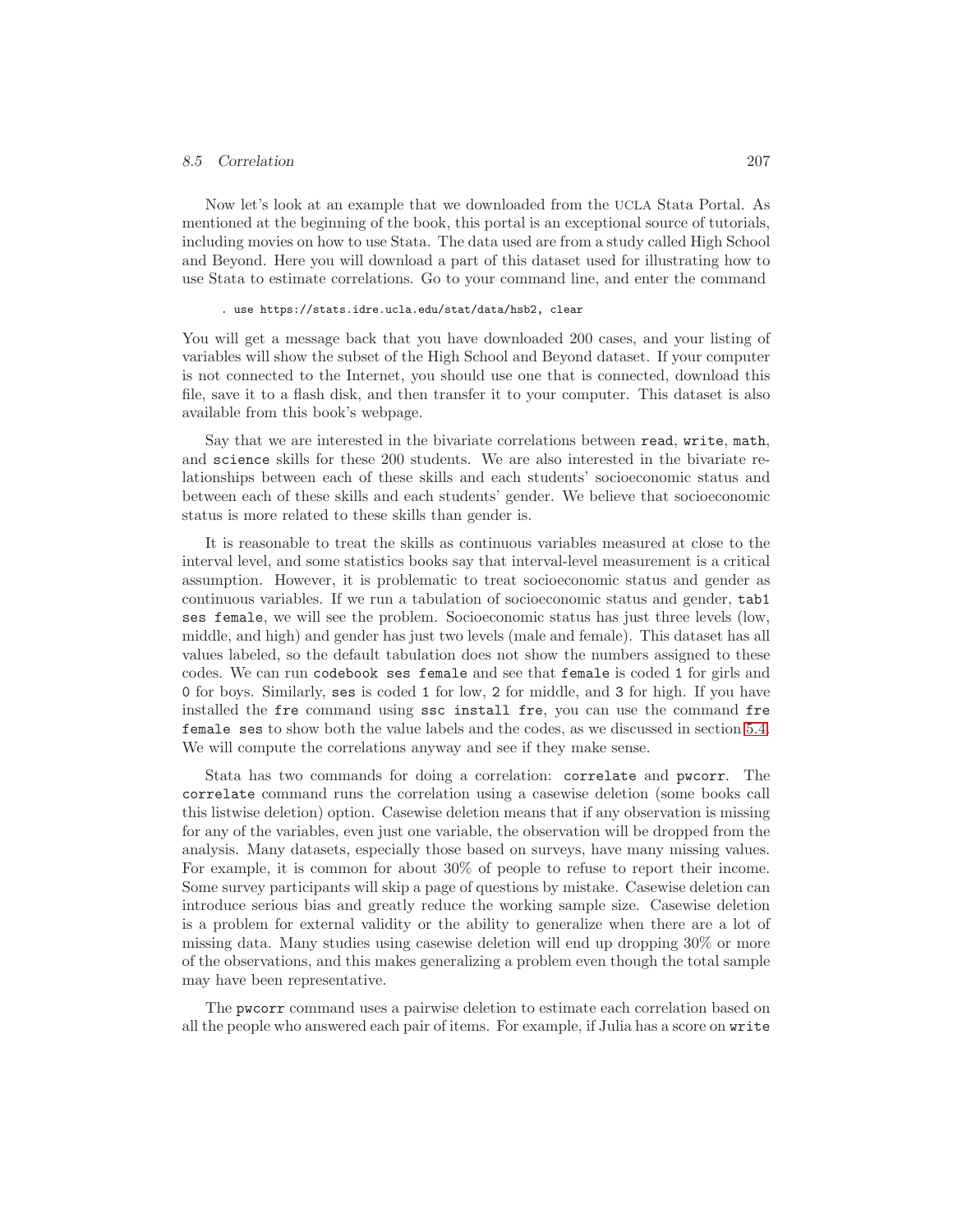and read but nothing else, she will be included in estimating the correlation between write and read. Pairwise deletion introduces its own problems. Each correlation may be based on a different subsample of observations, namely, those observations who answered both variables in the pair. We might have 500 people who answered both var1 and var2, 400 people who answered both var1 and var3, and 450 people who answered both var2 and var3. Because each correlation is based on a different subsample, under extreme circumstances it is possible to get a set of correlations that would be impossible for a population.

To open the correlate dialog box, select Statistics ⊳ Summaries, tables, and tests ⊳ Summary and descriptive statistics  $\triangleright$  Correlations and covariances. To open the pwcorr dialog box, select Statistics ⊲ Summaries, tables, and tests ⊲ Summary and descriptive statistics  $\triangleright$  Pairwise correlations. Because the command is so simple, we can just enter the command directly.

. correlate read write math science ses female (obs=200)

|         | read      | write  | math      | science   | ses       | female |
|---------|-----------|--------|-----------|-----------|-----------|--------|
| read    | 1,0000    |        |           |           |           |        |
| write   | 0.5968    | 1,0000 |           |           |           |        |
| math    | 0.6623    | 0.6174 | 1,0000    |           |           |        |
| science | 0.6302    | 0.5704 | 0.6307    | 1,0000    |           |        |
| ses     | 0.2933    | 0.2075 | 0.2725    | 0.2829    | 1,0000    |        |
| female  | $-0.0531$ | 0.2565 | $-0.0293$ | $-0.1277$ | $-0.1250$ | 1.0000 |

We can read the correlation table going either across the rows or down the columns. The  $r = 0.63$  between science and read indicates that these two skills are strongly related. Having good reading skills is probably helpful to having good science skills. All the skills are weakly to moderately related to socioeconomic status, ses ( $r = 0.21$  to  $r = 0.29$ . Having a higher socioeconomic status does result in higher expected scores on all the skills for the 200 adolescents in the sample.

A dichotomous variable, such as gender, that is coded with a 0 for one category (man) and 1 for the other category (woman) is called a dummy variable or indicator variable. Thus female is a dummy variable (a useful standard is to name the variable to match the category coded as 1). When you are using a dummy variable, the stronger the correlation is, the greater impact the dummy variable has on the outcome variable. The last row of the correlation matrix shows the correlation between female and each skill. The  $r = 0.26$  between being a girl and writing skills means that girls (they were coded 1 on female) have higher writing skills than boys (they were coded 0 on female), and this is almost a moderate relationship. You have probably read that girls are not as skilled in math as are boys. The  $r = -0.03$  between female and math means that in this sample, the girls had just slightly lower scores than boys (remember an  $|r| = 0.1$ ) is weak, so anything close to zero is very weak). If, instead of having 200 observations, we had 20,000, this small of a correlation would be statistically significant. Still, it is best described as very weak, whether it is statistically significant or not. The math advantage that is widely attributed to boys is very small compared with the writing advantage attributed to girls.